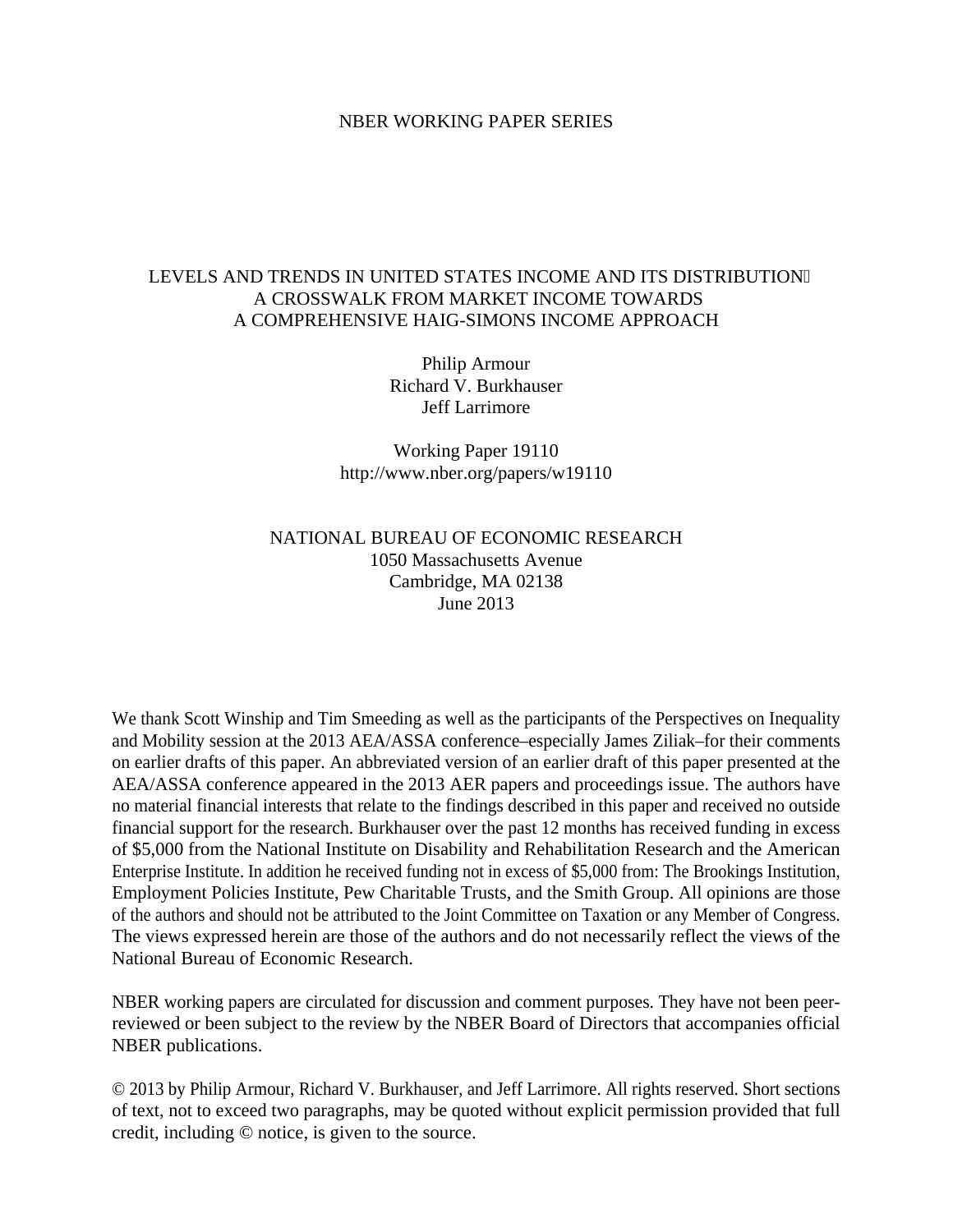Levels and Trends in United States Income and Its Distribution A Crosswalk from Market Income Towards a Comprehensive Haig-Simons Income Approach Philip Armour, Richard V. Burkhauser, and Jeff Larrimore NBER Working Paper No. 19110 June 2013 JEL No. C81,D31,H24,J3

# **ABSTRACT**

Recent research on United States levels and trends in income inequality vary substantially in how they measure income. Piketty and Saez (2003) examine market income of tax units based on IRS tax return data, DeNavas-Walt, Proctor, and Smith (2012) and most CPS-based research uses pre-tax, post-transfer cash income of households, while the CBO (2012) uses both data sets and focuses on household size-adjusted comprehensive income of persons, including taxable realized capital gains. This paper provides a crosswalk of income growth across these common income measures using a unified data set. It then uses a more consistent Haig-Simons income definition approach to comprehensive income by incorporating yearly-accrued capital gains to measure yearly changes in wealth rather than focusing solely on the realized taxable capital gains that appear in IRS tax return data. Doing so dramatically reduces the observed growth in income inequality across the distribution, but most especially the rise in top-end income since 1989.

Philip Armour Cornell University 404 Uris Hall Ithaca, NY 14853 poa8@cornell.edu

Jeff Larrimore Joint Committee on Taxation 1625 Longworth House Office Building Washington, D.C. 20515 jeff.larrimore@mail.house.gov

Richard V. Burkhauser Cornell University Department of Policy Analysis & Management 259 MVR Hall Ithaca, NY 14853-4401 and University of Melbourne and also NBER rvb1@cornell.edu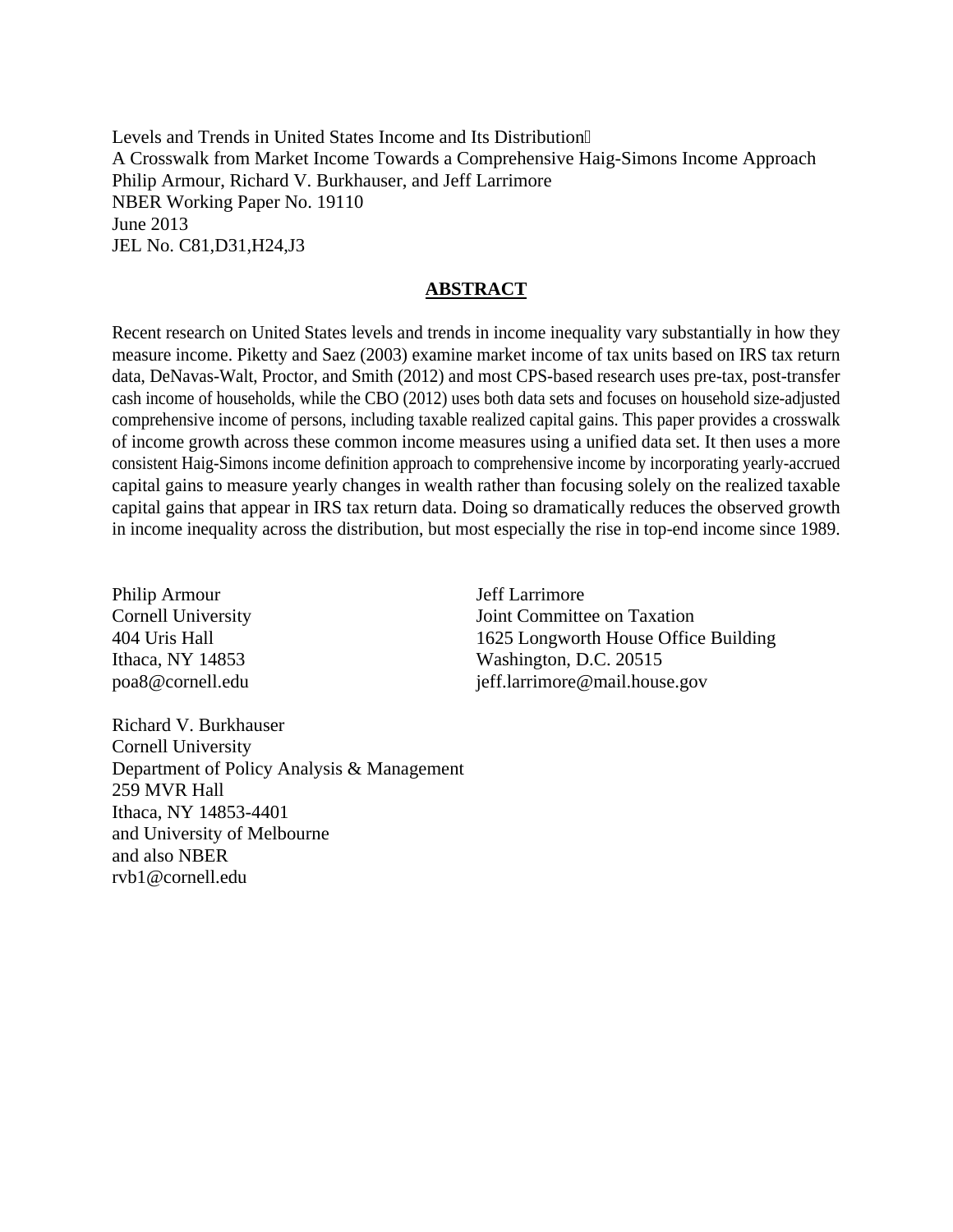Much of the debate over the distributional fairness of fiscal policies is discussed in the context of the current distribution of income in the United States and how it has changed over time. Given the importance of income statistics in such debates, there is a surprising lack of consensus in the economics literature over what should be counted as income in distributional analyses. Most economists agree that cash market income, such as labor earnings, interest, and dividends should be included. But should income be measured on a pre-tax or post-tax basis? Should cash transfers such as Social Security, unemployment, and disability payments be included? What about in-kind benefits such as employer-provided health insurance, Medicare, Medicaid, food stamps (SNAP), or school lunches? Further, should capital gains be included and, if so, should it be on a yearly accrual basis or at realization?

We will show that the answers to these questions profoundly impact observed levels and trends in "income" and its distribution. Too often, the choice of income definition has been based primarily on data availability—with research based on IRS tax records concentrating on pre-tax, pre-transfer cash market income of tax units, and research based on March Current Population Survey (CPS) data focusing on pre-tax, post-transfer cash income of households excluding capital gains.

While data availability concerns will always be a factor in measuring income, from a theoretical basis, the Haig-Simons income definition is an attractive standard for calculating annual income. Under this definition, an individual's yearly income is defined as that person's consumption plus his or her change in net wealth in that year. (See Auerbach, 1989 and Barthold, 1993 for discussion of the Haig-Simons approach in the context of tax policy.) Such a definition nicely links yearly consumption, which is most fundamentally related to economic well-being but rarely available, with a measure of income that can largely be measured with available data.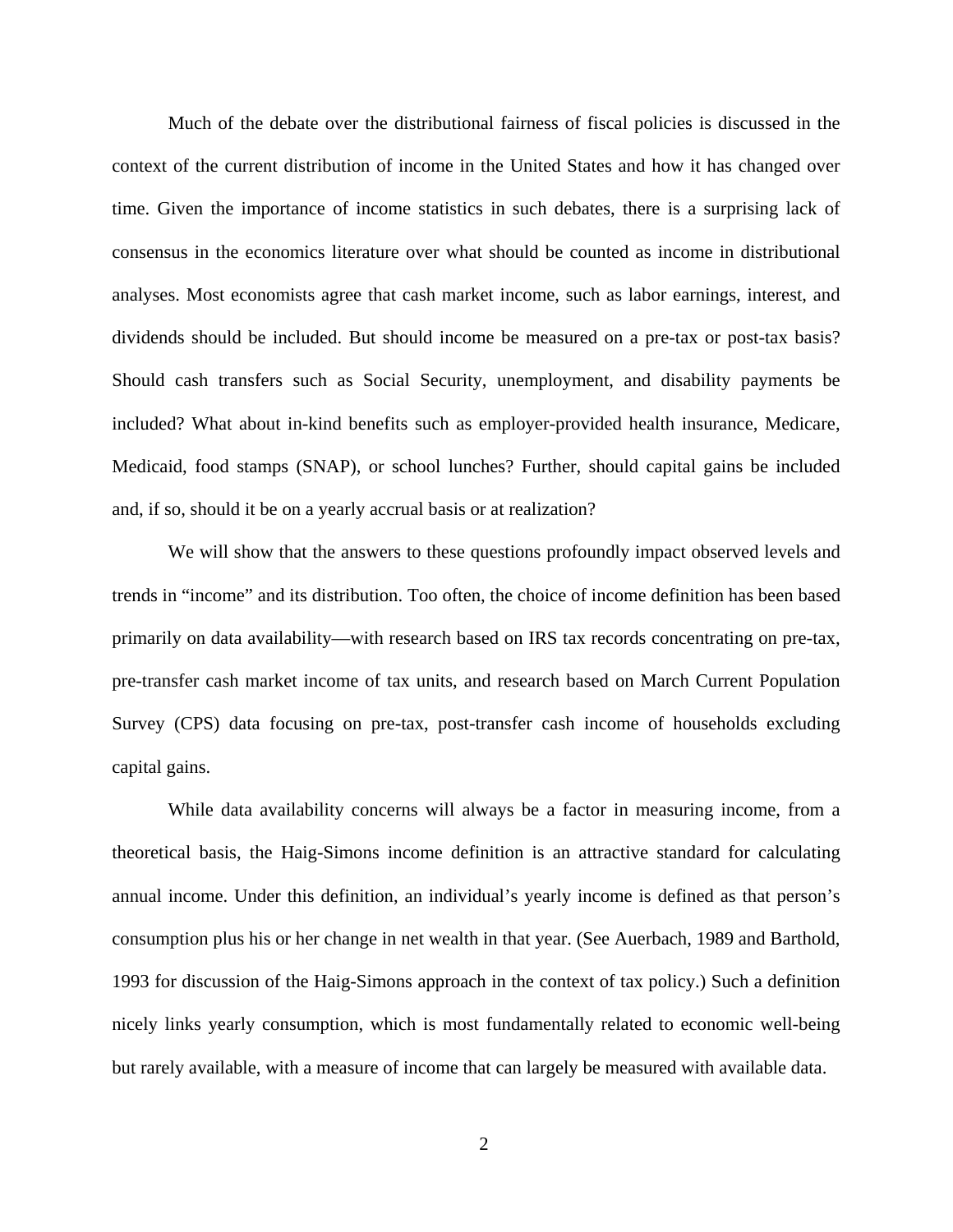Burkhauser, Larrimore, and Simon (2012) and Congressional Budget Office (CBO) (2012) provide the most recent efforts to broaden an income definition based solely on IRS tax records toward a more comprehensive Haig-Simons income measure using CPS data.<sup>1</sup> Given data limitations, neither approaches a full Haig-Simons income definition, which would include income such as the imputed rent on owner-occupied housing, but both broaden the income definitions substantially compared to previous research. Burkhauser, Larrimore, Simon (2012) show that moving from a Piketty and Saez (2003) IRS tax record-based pre-tax, pre-transfer cash market income of tax unit measure to a more comprehensive CPS-based household size-adjusted post-tax, post-transfer cash income of persons measure substantially increases observed median income growth since 1979 and flattens the level of growth across the distribution. This is even more the case when they include the ex-ante value of employer- and government-provided health insurance. But while health insurance is the most substantial in-kind benefit, Burkhauser, Larrimore, and Simon (2012) do not consider other in-kind benefits and, because of CPS data limitations, they do not include capital gains. In contrast, the CBO (2012), using data from both the IRS and CPS, not only includes the ex-ante value of employer- and government-provided health insurance but also includes food stamps and school lunches in its measure of the household size-adjusted post-tax, post-transfer cash income of persons. But most importantly, the CBO also includes taxable realized capital gains based on IRS data. When doing so, they observe markedly faster income growth at the top of this income distribution measure.

CBO's decision to include taxable realized capital gains is consistent with other users of the IRS data (see, e.g. Piketty and Saez, 2003), since that is the measure of capital gains in the IRS dataset. Here we provide an alternative measure of capital gains that is more consistent with

 $<sup>1</sup>$  CBO (2011) provides a set of comprehensive income tables for income years 1979-2007. They changed their measure of the</sup> value of Medicare and Medicaid in CBO (2012) and updated some of their earlier results in supplemental tables to adjust for this change. In our discussion of the CBO comprehensive income measure, we most closely mirror this more recent series.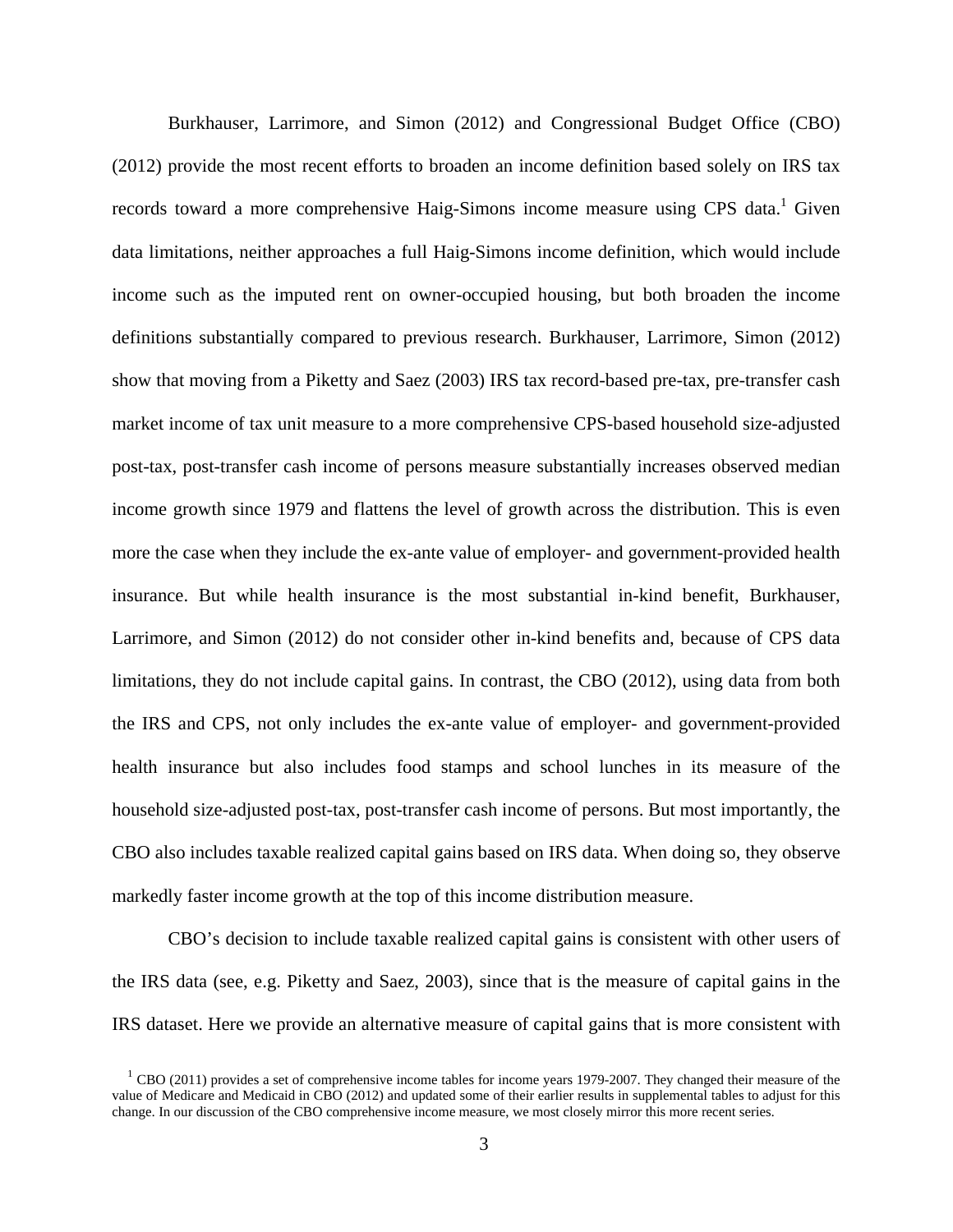the income principles laid out by Haig-Simons. This alternative approach *includes* capital gains at accrual, measured as the increase or decrease in the value of capital assets in each year regardless of whether that asset was sold for a taxable realized gain.<sup>2</sup> In contrast, taxable realized capital gains *include* asset appreciation that may have occurred years or decades earlier as current income. This is because individuals can choose, through the timing of transactions, when to realize capital gains for tax purposes. Hence, income recorded as taxable realized capital gains this year may not be due to increases in net-wealth this year. Additionally, taxable realized capital gains *exclude* accrued gains this year from assets that are not recorded on this year's tax returns, either because the asset was not sold, was sold but held in a tax-sheltered account, or was carved out of the tax code (e.g. primary housing).

Here we crosswalk from a Piketty-Saez (2003) market income definition to the more comprehensive Burkhauser, Larrimore, Simon (2012) income measure excluding capital gains to the CBO (2012) measure including taxable realized capital gains. In doing so, we demonstrate the extent to which the inclusion of taxable realized capital gains as income drives the increase in income inequality observed by the CBO. We then show that shifting from a taxable realized capital gains to a yearly accrued measure of capital gains, more in the spirit of a Haig-Simons definition of income, produces markedly different income trends.

#### **I. Data and Methods**

Our primary data set is the public-use CPS, enhanced with cell-means from Larrimore et al.  $(2008)$  to overcome topcoding of high incomes.<sup>3</sup> The CPS questionnaire directly captures all

 $2^2$  As noted by Auerbach (1989) and Roine and Waldenstrom (2011), the Haig-Simons income definition should include all capital gains in the year that they accrue, not just those that are realized.

 $3$  In addition to topcoding of high incomes, there is a known trend-break in the CPS data between 1992 and 1993 when the Census changed data collection procedures (Ryscavage, 1995; Jones and Weinberg, 2000; DeNavas-Walt, Proctor, and Smith, 2012). We control this break in all our series using a procedure similar to Atkinson, Piketty, and Saez (2011), Burkhauser et al. (2012), and Larrimore (forthcoming), where all series are adjusted upward prior to 1993 such that no changes are recorded in the year from 1992-1993.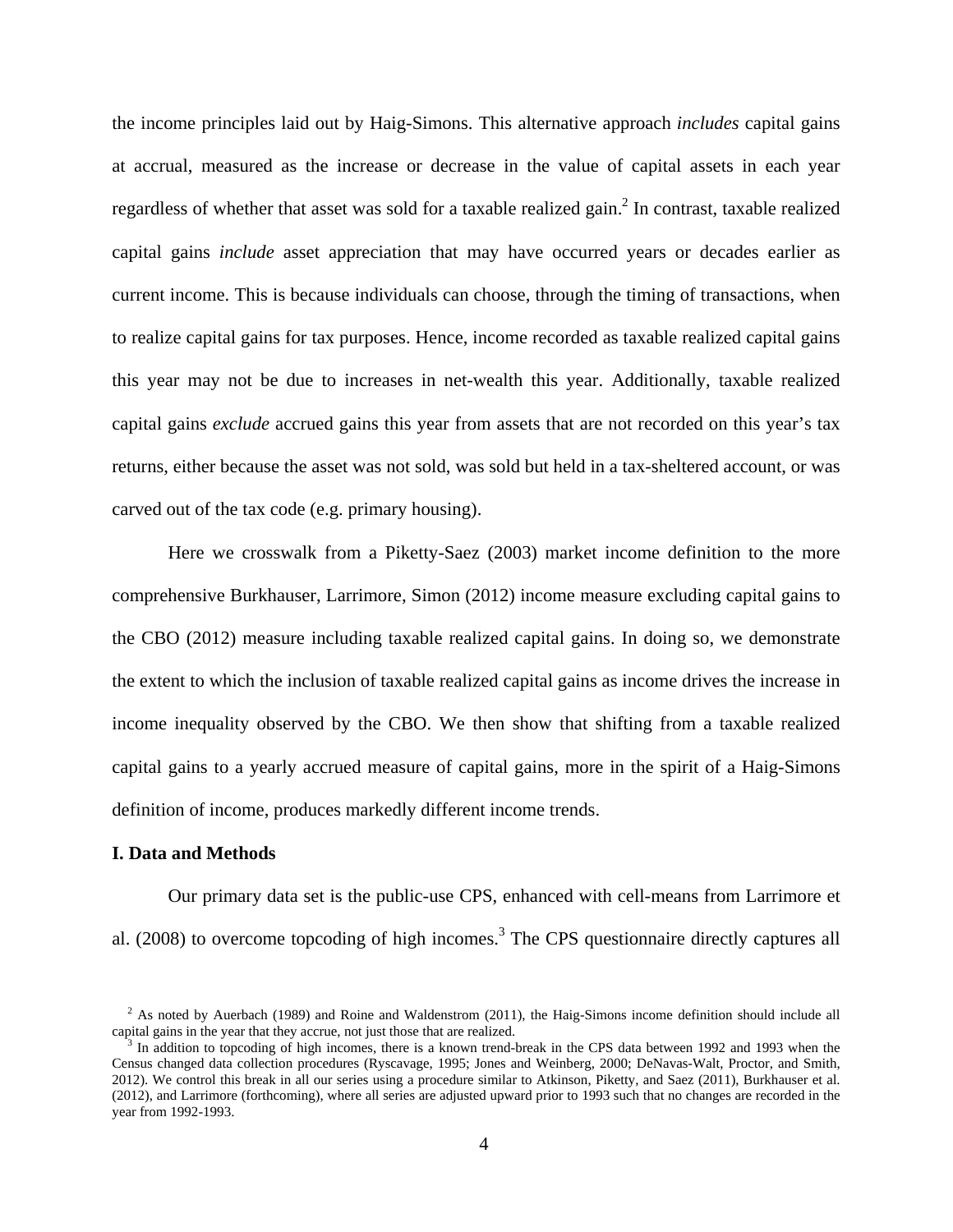cash income, including transfer income, excluding capital gains (see Weinberg, 2006 for a full list of income sources included in the CPS primary income measure). The CPS also provides values or imputations for certain government in-kind benefits, including food stamps, housing subsidies, and school lunches. We include these values in our computation.

While the CPS does not capture the premiums paid for health insurance coverage, it does ask respondents whether they are insured and, if so, their source of coverage. The Census Bureau then imputes an ex-ante insurance value of health insurance for all covered persons based on their employer's or the government's cost of purchasing it. When doing so, however, the Census Bureau treats employer- and government-provided insurance differently. They impute the value of employer-provided insurance coverage to individuals at its full ex-ante cost. The Census Bureau determines the value of employer contributions by first asking individuals if they were covered by employer provided health insurance, and if their employer paid for all, part, or none of the cost of the plan. Then, individuals in the March CPS are statistically matched to those in the National Medical Care Expenditure Survey or Medical Expenditure Panel Survey, depending on survey year, based on a number of explanatory variables common to both. $4$  This statistical matching provides an imputation of the employer's contribution. We use this Census Bureau exante value of in-kind, employer-provided health insurance to the individual in our analysis.

In contrast to its treatment of employer-provided insurance, the Census Bureau imputes a fungible insurance value of Medicare and Medicaid to covered individuals, which is intended to represent the level of resources individuals would have spent on health insurance had it not been provided to them. The ex-ante value for Medicare and Medicaid is calculated as the respective

<sup>&</sup>lt;sup>4</sup> These variables include: type of plan (family or individual), proportion of cost paid for by employer, earnings, full-time/parttime work status, industry, occupation, public or private sector, region, residence, and demographic characteristics.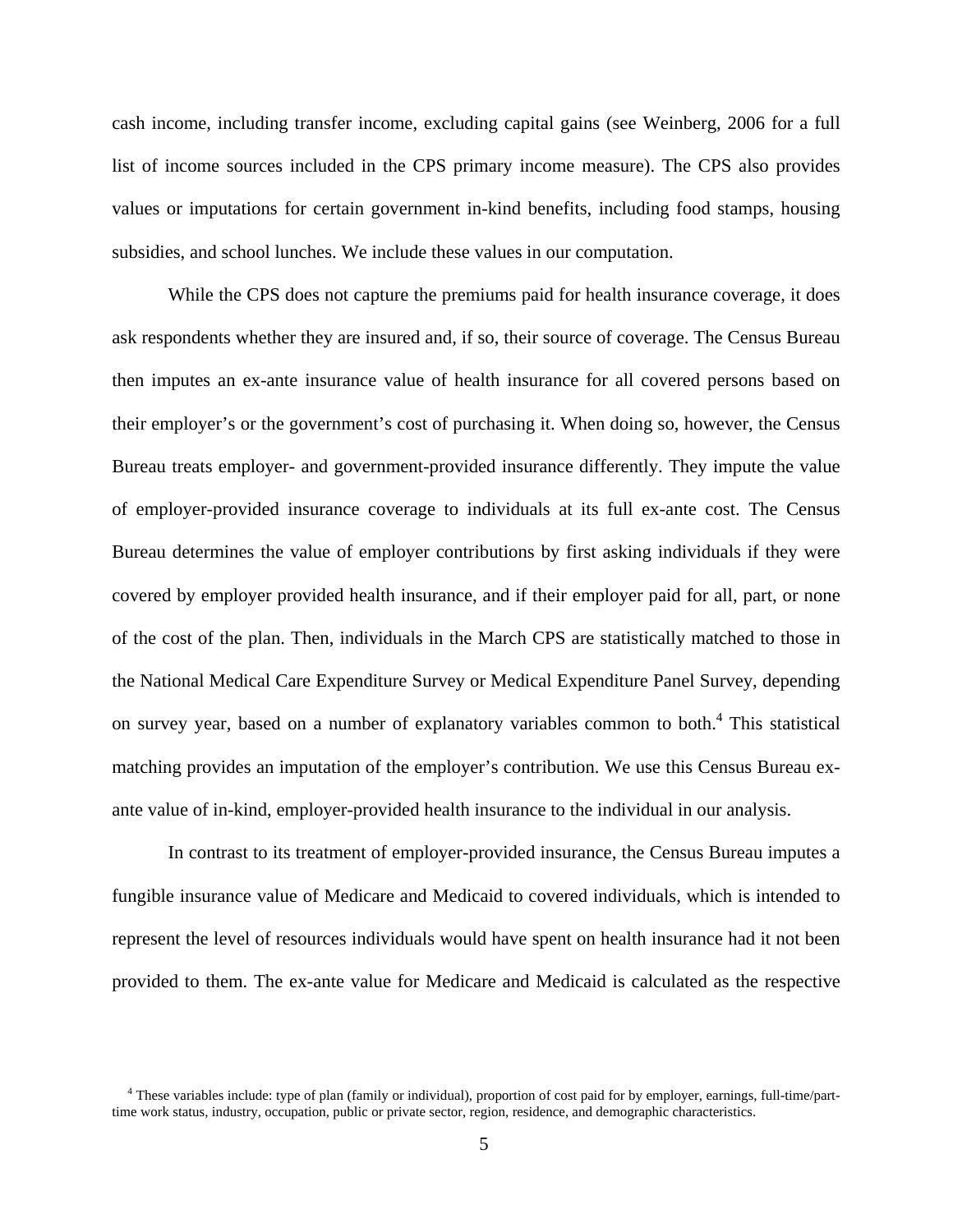program's average outlay by state and risk class in the income year in question.<sup>5</sup> For higher income individuals, the Census Bureau values insurance as this ex-ante value, just as was the case for employer-provided insurance. But for families that cannot meet basic food and housing requirements, the Census Bureau assumes that the family derives no value from the insurance, because the government provision of insurance frees up no income to be otherwise spent to purchase insurance on their own. This approach implicitly assumes that since such families cannot afford their basic needs, they would be unlikely to purchase this insurance at any price.

Such assumptions seem too strong. Simply because low-income individuals would forego insurance, if it were not provided to them, does not indicate that they receive no value from it. Rather it implies that their consumer surplus from its purchase is less than the consumer surplus from other purchases, given the same level of spending. For example, Anderson, Dobkin, and Gross (2012) observe that young adults with insurance have substantially higher healthcare utilization rates than those without insurance. Similarly, Baicker *et al.* (2013) observe that in the two years after a Medicaid lottery, those that receive Medicaid receive more preventative medical care and are dramatically less likely to experience catastrophic out-of-pocket medical costs than those who lose the lottery and remain uninsured. Even though Baicker *et al.* did not observe improved physical health outcomes for those with insurance, their increased utilization of medical services and decreased probability of catastrophic health expenses indicates that they receive at least some value from the receipt of Medicaid.

Following the approach taken in Burkhauser, Larrimore, and Simon (2012) and CBO (2012), we use the ex-ante insurance value for all individuals, regardless of whether the

<sup>&</sup>lt;sup>5</sup> Medicare risk classes are (1) age 65 and older, and (2) blind and disabled. Medicaid risk classes are (1) age 65 and older, (2) blind and disabled, (3) age 21-64 nondisabled, and (4) age less than 21, nondisabled.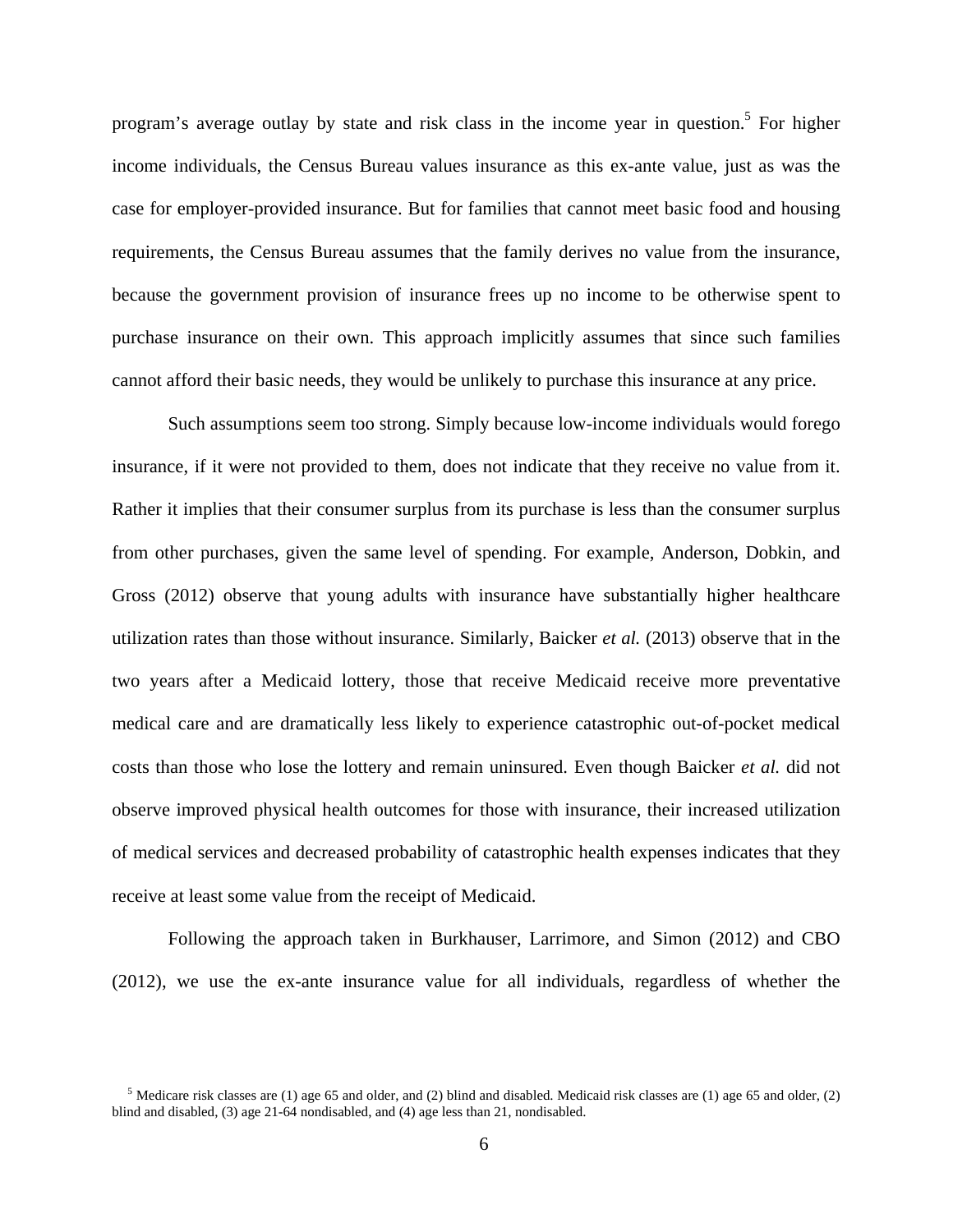insurance is government-provided or employer-provided.<sup>6</sup> For high-income individuals, we use the Census-imputed values in our measure of government insurance. For low-income individuals, we follow the Census Bureau imputation formula but do not replace these values with a zero insurance value.

Although the CPS captures or imputes most sources of income, the Census Bureau does not inquire about tax credits, tax liabilities, or capital gains.<sup>7</sup> We supplement the CPS data with imputed and matched data as described below.

To impute tax credits and liabilities, we use the NBER TaxSim 9.0 to estimate federal and state income tax liabilities, including FICA and SECA taxes, based on the tax laws in effect in each year (see Feenberg and Coutts, 1993 for an overview of the NBER TaxSim program). Since the CPS samples households rather than tax filing units, we divide each household into tax units prior to imputing tax liabilities. We perform this division using the procedure described in Burkhauser et al. (2012), which mirrors the Piketty and Saez (2003) definition of potential tax units. We consider all single individuals age 20 and over, married couples, and divorced or widowed individuals to be independent tax units. We consider never-married children under the age of 20 to be dependents and assign them to the tax unit of their parent or guardian. $8$ 

Finally, for capital gains, we separately employ two procedures, one for taxable realized capital gains and one for yearly-accrued capital gains. For taxable realized capital gains, we array all tax-units into percentiles of taxable income in the CPS data in each year. Auten and Gee

<sup>&</sup>lt;sup>6</sup> In their earlier work, CBO (2011) used the Census fungible value measure to value health insurance, but revised their approach in their subsequent work, CBO (2012)

In 1992 the Census Bureau began imputing taxable realized capital gains in the CPS data. This series was updated in 2004 (see O'Hara, 2004). However, when we compared the distribution of realized taxable capital gains across our distribution of tax units in the CPS data to those from the actual 2007 IRS tax records, we found that the CPS results were much less concentrated at the top of the distribution. Hence, we decided to impute the capital gains data directly based on the administrative tax records rather than use the CPS imputation.

 ${}^8$  In the small number of cases where never-married individuals under age 20 live in a household without a parent or guardian, we assign them to the tax unit of the household's primary family or the oldest adult in the household when there is no primary family. Only if the household has no adults over age 20 are they considered their own tax unit.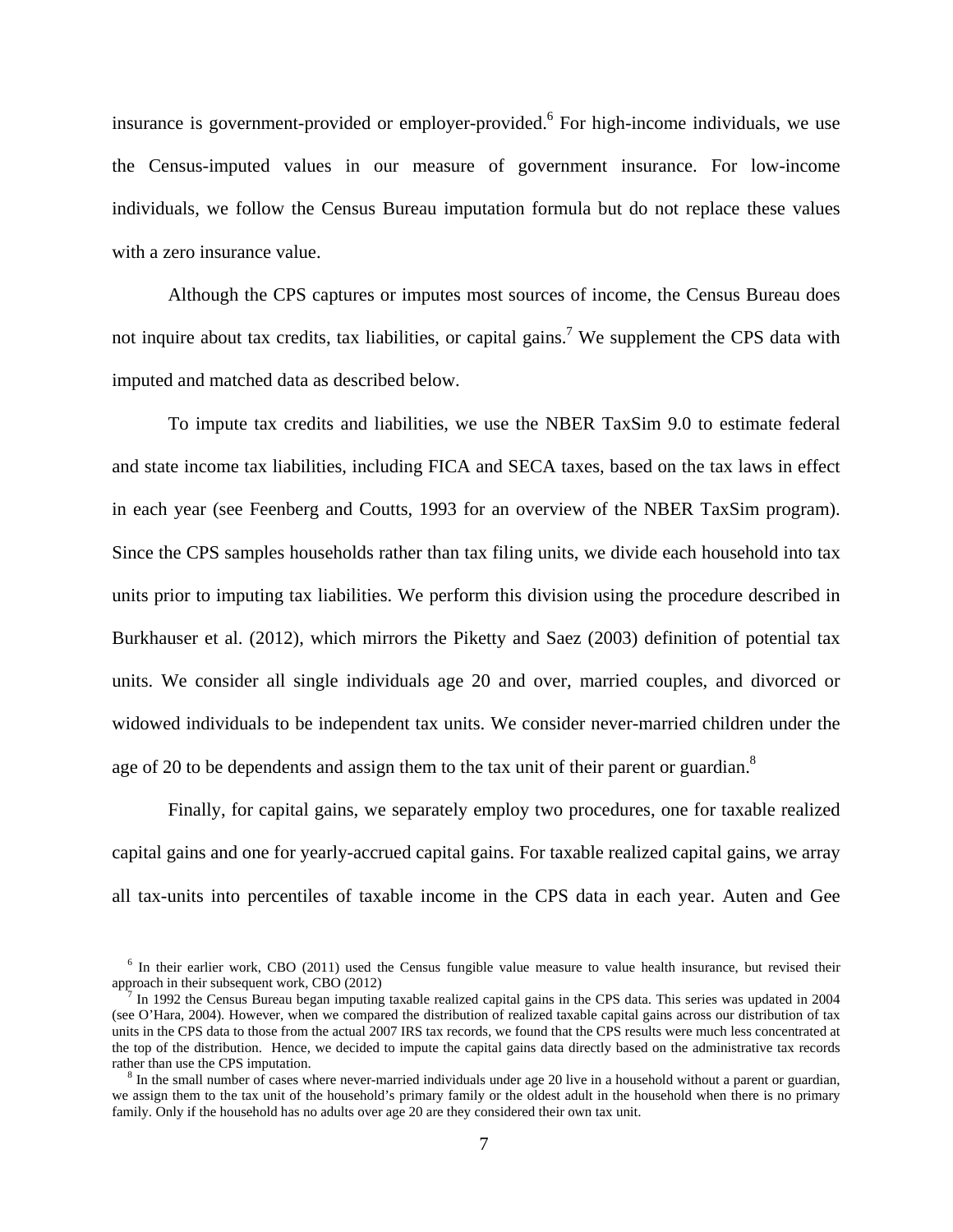(2009) observe that over 90 percent of working-age adults and over 85 percent of all adults over age 25 file a tax return. Nevertheless, it is important to account for non-filers in tax data when matching across the CPS and IRS datasets. Therefore, within each income percentile, we assign tax units a probability of filing a tax return based on the distribution of non-filers in the taxable income distribution excluding capital gains from the Joint Committee on Taxation 2007 Individual Tax Model (See Joint Committee on Taxation, 2011 for details). The vast majority of non-filers are individuals at the lower tail of the taxable income distribution, below the legal filing limit. Since the distribution of non-filers is not available in all years, we assume a constant distribution of non-filers in all years.

Among imputed filers in the CPS data, we again rank tax units by taxable income into percentiles. We perform a similar ranking on the IRS tax return data for each year. We then input the taxable realized capital gains for each tax unit in the CPS data as the mean taxable realized capital gains for tax units in the same percentile of the taxable income distribution in the tax return data, assuming that non-filers have no taxable realized capital gains.

We implement a similar matching procedure for yearly-accrued capital gains using the Survey of Consumer Finances (SCF) data. From the SCF, we obtain for each percentile of the distribution the mean total assets and asset allocation in both taxable and non-taxable accounts. However, because of a major break in the ability of the SCF data to capture wealth before and after 1989, for consistency we only compare our yearly-accrued capital gains estimates for 1989 onward. Following Smeeding and Thompson (2010) we impute accrued capital gains from stocks as the appreciation in the Dow Jones Industrial Average in the year times the assets held in stocks and mutual funds. Unlike Smeeding and Thompson (2010), however, for this measure and for our capital gains from real estate and privately held businesses, we use the single-year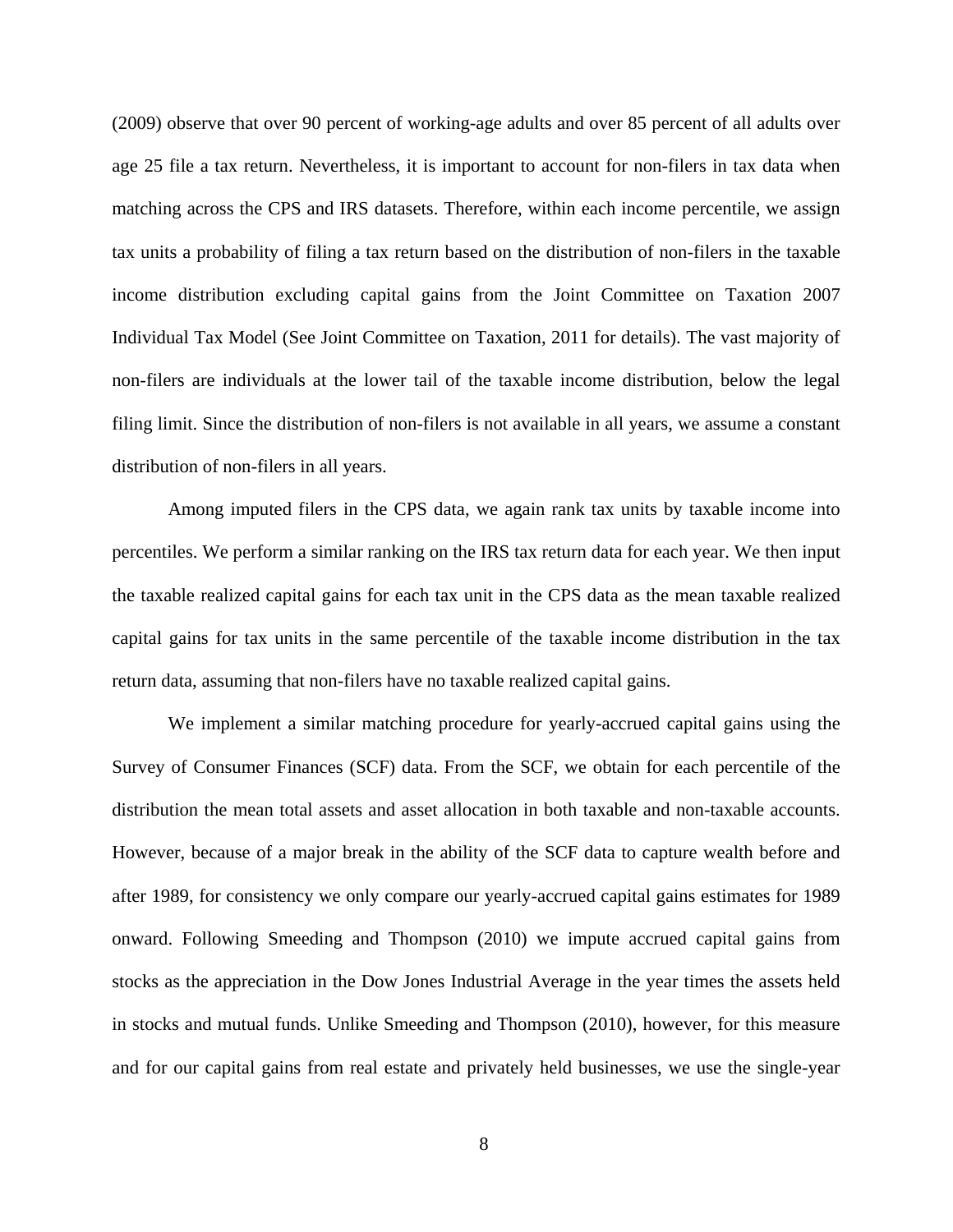level of appreciation rather than an average across multiple years to more closely reflect the single-year Haig-Simons income growth measure.

While the SCF asset data include information on bond holdings along with holdings of stocks and mutual funds, we do not estimate capital gains from bonds. The primarily return from bonds for most bond holders is in the interest they pay rather than in capital gains. And the yearly change in accrued capital gains on those bonds will depend on their fixed lifespans.. Hence, unlike stocks where realized capital gains per year can be relatively easily estimated by assuming a given return on all stocks held in that year, there is no obvious way to link an average return on a Bond Index, to the information the SCF provides on the bond holdings of individuals.. So we do not include capital gains on bonds in our analyses.<sup>9</sup>

In addition to estimating capital gains from public equity investments, we also estimate capital gains from personal business ownership of non-public companies. Such private businesses are an important source of wealth and income for high-income individuals, As is the case for investment accounts, the SCF inquires about the value of privately held businesses, allowing us to use the same technique as above to match to the CPS data based on income percentile. However, since these firms are not traded on a public market, it is a substantial challenge to determine their rate of return. Moskowitz and Vissing-Jorgensen (2002) observe that the return to private equity investing is similar to that of investing in publicly held corporations and that these rates of return are highly correlated. Hence we assume the growth rate for privately held corporations matches that of public corporations. But given the findings of Davis *et al*. (2007) that employment growth at privately held firms is more volatile than at

<sup>9</sup> To test the sensitivity of excluding capital gains on our measures of capital gains, we replicated all our results including an estimate of bond capital gains. We calculated bond capital gains as bond holdings times the annual rate of return on the Vanguard Bond Fund (VBMFX), which follows the Barclay's Capital Aggregate Bond Index. In estimating the bond rate of return, we excluded dividend payment from the return on the index in an attempt to minimize double counting of interest income. When doing so, we obtained quintile income growths from 1989-2007 within one percentage point of those we provide in our main results for all quintiles. Therefore, it does not appear that the inclusion or exclusion of bond capital gains greatly impacts our results.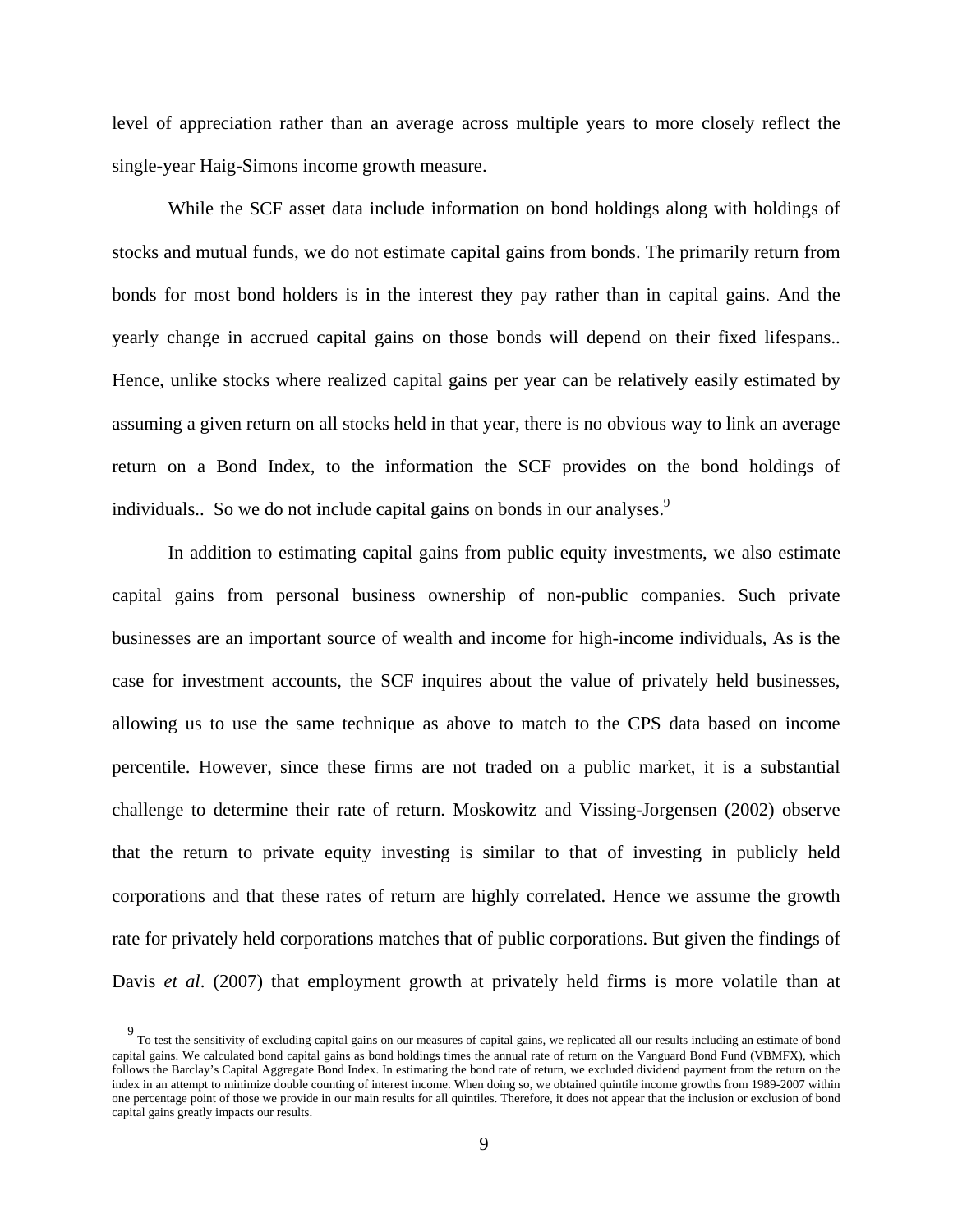publicly held firms, we recognize that there are differences between firms with different ownership structures and conduct sensitivity analyses with regards to the capital gains accrual rate for privately held businesses.

While our measure is plausibly the best currently available for imputing yearly-accrued capital gains on investments, we acknowledge that the lack of available data on capital gains accruals limits its precision. Most importantly, when imputing yearly-accrued capital gains we assume that all investments receive the ordinary rate of return. Hence we will not capture extranormal returns received by some individuals on their investments. This may be of particular concern for private equity investors who generate larger returns on investments through purchasing entire companies and reforming their production process or business model. Our yearly-accrued capital gains measure will understate extra-normal returns on such investments. However, this will only impact our trends in top income shares to the extent that the frequency or the size of these investments changes over time.

In addition to imputing capital gains from investments, we impute capital gains on primary housing to reflect gains in wealth resulting from real estate holdings. Since only homeowners can obtain housing capital gains, we use the same matching technique for homeowners in the CPS to homeowners in the SCF to obtain an estimate of house values by income percentile. We then impute housing capital gains as the growth in the House Price Index of the Federal Housing Finance Agency (FHFA) times the estimated home value.<sup>10</sup> Importantly,

 $10$  As a sensitivity test we also used S&P 500 data to impute our measure of investment returns and the Case-Shiller Home Price Index as our measure of real estate returns. The overall trends for the S&P 500 is similar to that for the Dow Jones, but since S&P 500 growth in 2007 was below that of the Dow Jones Index, income growth from 1999 through 2007 is lower when using the S&P. For housing prices, the Case-Shiller index is more volatile than the FHFA index and observed a more marked decline in home values in 2007. Hence the imputed incomes of homeowners when using Case-Shiller were lower in 2007 than the values we report. This particularly impacted the income growth for the bottom quintile where the ratio of home values to income is highest. Nevertheless, for both the housing and equity measures, the alternate specifications strengthened the finding that the income growth for the top quintile relative to the middle quintile is slower when using accrued capital gains than when using realized capital gains. Results using these alternate specifications are available in Appendix Tables 1 and 2.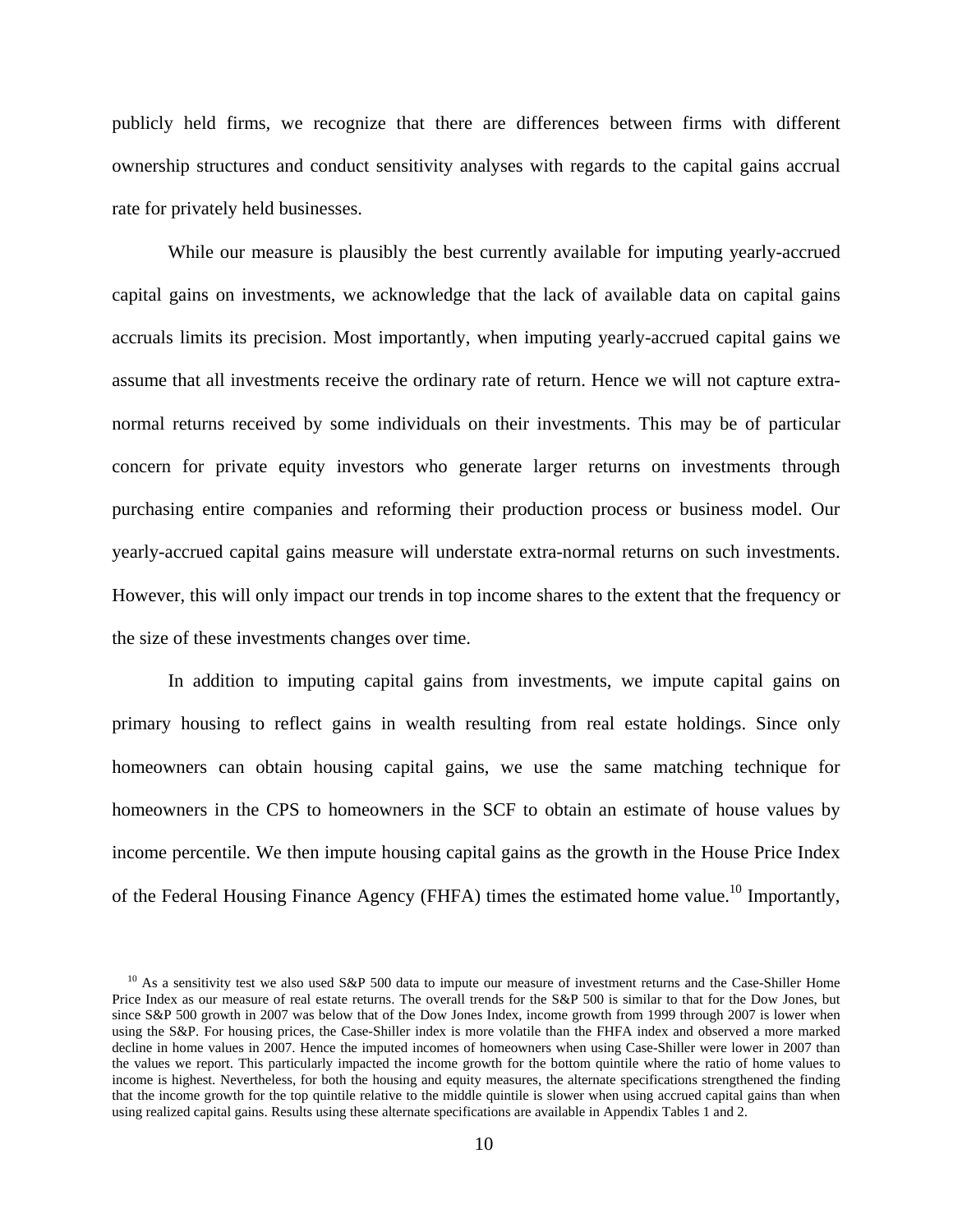since the SCF does not include state or locality information, we base all of our housing capital gains on national estimates of home values and home price appreciation. Hence we miss the substantial importance of local housing markets. Nevertheless, in the absence of local identifiers this is the best available information for imputing housing capital gains. It is similar to the method Smeeding and Thompson (2010) use to impute accrued housing capital gains.

## **II. Results**

Table 1 compares income growth by quintile and for the top 5 percent across several common income definitions over the entire three-business cycle period from 1979-2007. It allows us to cross-walk from the relatively narrow Piketty and Saez-based market income of tax units definition, which excludes taxable realized capital gains, in column 1 to the more comprehensive CBO (2012)-based, household size-adjusted, post-tax post-transfer income of person income definition, including in-kind income and taxable realized capital gains, in column  $4<sup>11</sup>$  We chose 1979 and 2007 as our comparison years because they are peak income years of business cycles and avoid conflating business cycle effects with long-term trends. Limitations in separately observing the income held by the top 1 percent in the public use CPS data we use here prevent us from providing trends in their distribution.

## [Insert Table 1 About Here]

The first column reports mean income growth using a Piketty-Saez-style market income of tax unit income measure. Using this measure, which is typical for those using solely IRS data, the rich have gotten richer (37.9 percent increase for the top 5 percent), the poor have gotten

 $11$  In their original work, Piketty and Saez (2003) primarily focus on taxable income net of taxable realized capital gains. Burkhauser et al. (2012) show that CPS data can track this Piketty and Saez (2003) measure of the market income of tax units. In their more recent work, Piketty and Saez (see for example Atkinson, Piketty and Saez, 2011) focus more on taxable income including taxable realized capital gains. As we will show, this makes a dramatic difference in the growth of income among upper income groups.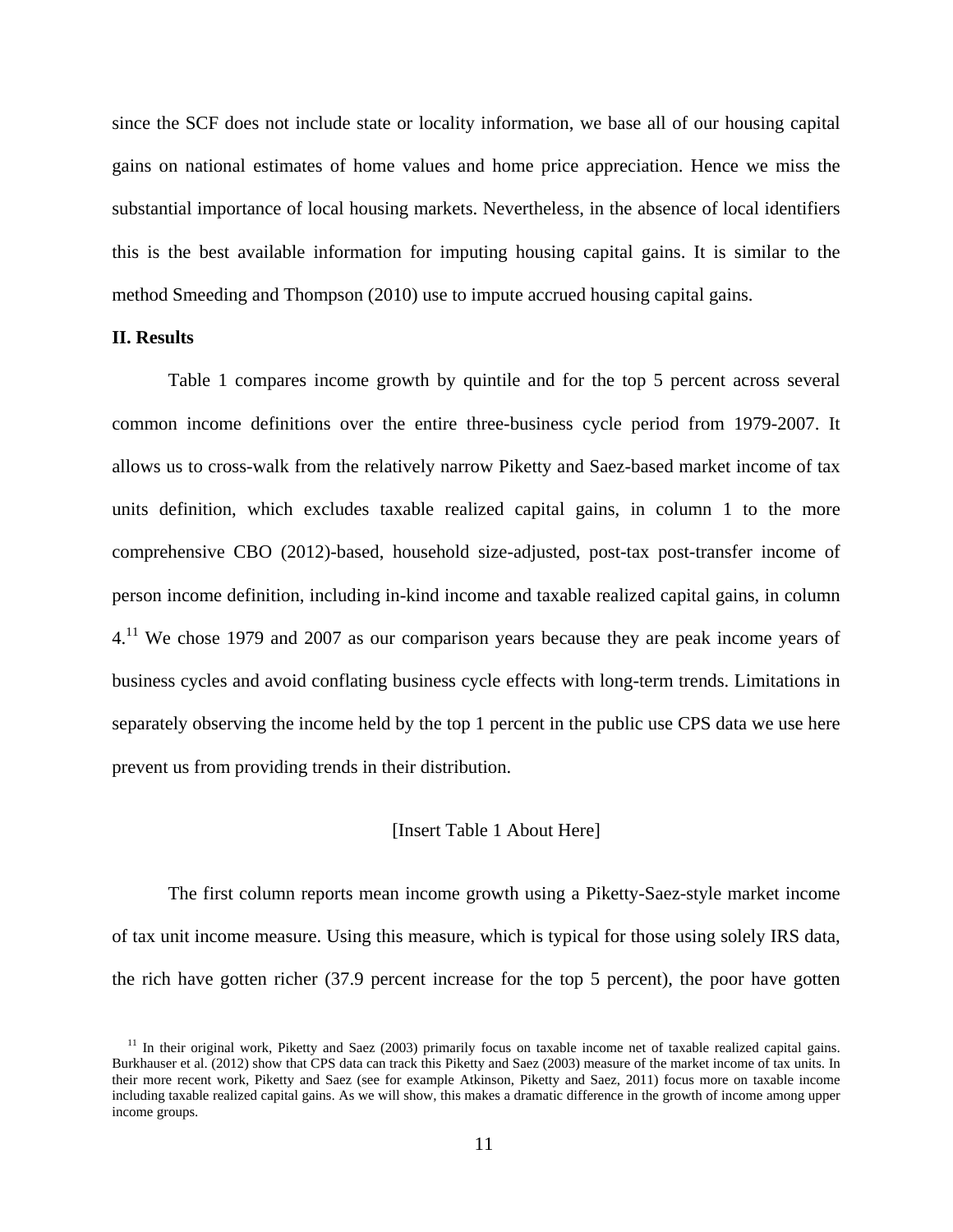poorer (33 percent decline in the bottom quintile), and the middle has stagnated (2.2 percent increase in the middle quintile). However this income definition does not include transfers, taxes, or capital gains. $^{12}$ 

Column 2, which is more in keeping with CPS-based research, broadens the income definition to include cash-transfers and expands the sharing unit to the household to reflect the sharing of resources by cohabiting couples and other householders who do not file a collective tax return (see Gottschalk and Danziger, 2005; Smeeding, Rainwater, and Burtless, 2001; and Burkhauser et al., 2011 for examples of research using similar definitions). In keeping with the traditional inequality literature, it focuses on the individual as the unit of analysis and adjusts for household size to reflect returns to scale of larger households.<sup>13</sup> When doing so, income growth accelerates for all quintiles, but especially for the bottom quintile where mean income growth is now 9.9 percent, and in the middle where income increases by 22.8 percent or ten times the growth of market income found in column 1. This is partially because government transfers are primarily directed to individuals that otherwise have lower than average pre-transfer incomes. But it also reflects the growth of cohabiting couples and of adult children living with their parents who share in the resources of others in their household—a behavioral change not captured by focusing solely on the market income of a tax unit unadjusted for the number of people in that tax unit.

A justifiable concern with this traditional income measure used by CPS researchers is that it includes as income some of the benefits received by individuals from the government, but does not include the taxes used to pay for them. Additionally, such a measure selectively

<sup>&</sup>lt;sup>12</sup> Of the 22 country studies using income tax records discussed in Atkinson. Piketty and Saez (2011), the majority do not have data on realized capital gains and hence do not use this source of income in their estimations of top income.<br><sup>13</sup> See Gottschalk and Smeeding (1997) for an early review of this literature and Burkhauser et al. (2012) for

of size-adjusting household income and a more detailed breakdown of Column 1 to Column 2 changes attributable to the broader income definition, the larger sharing unit, and the size-adjustment.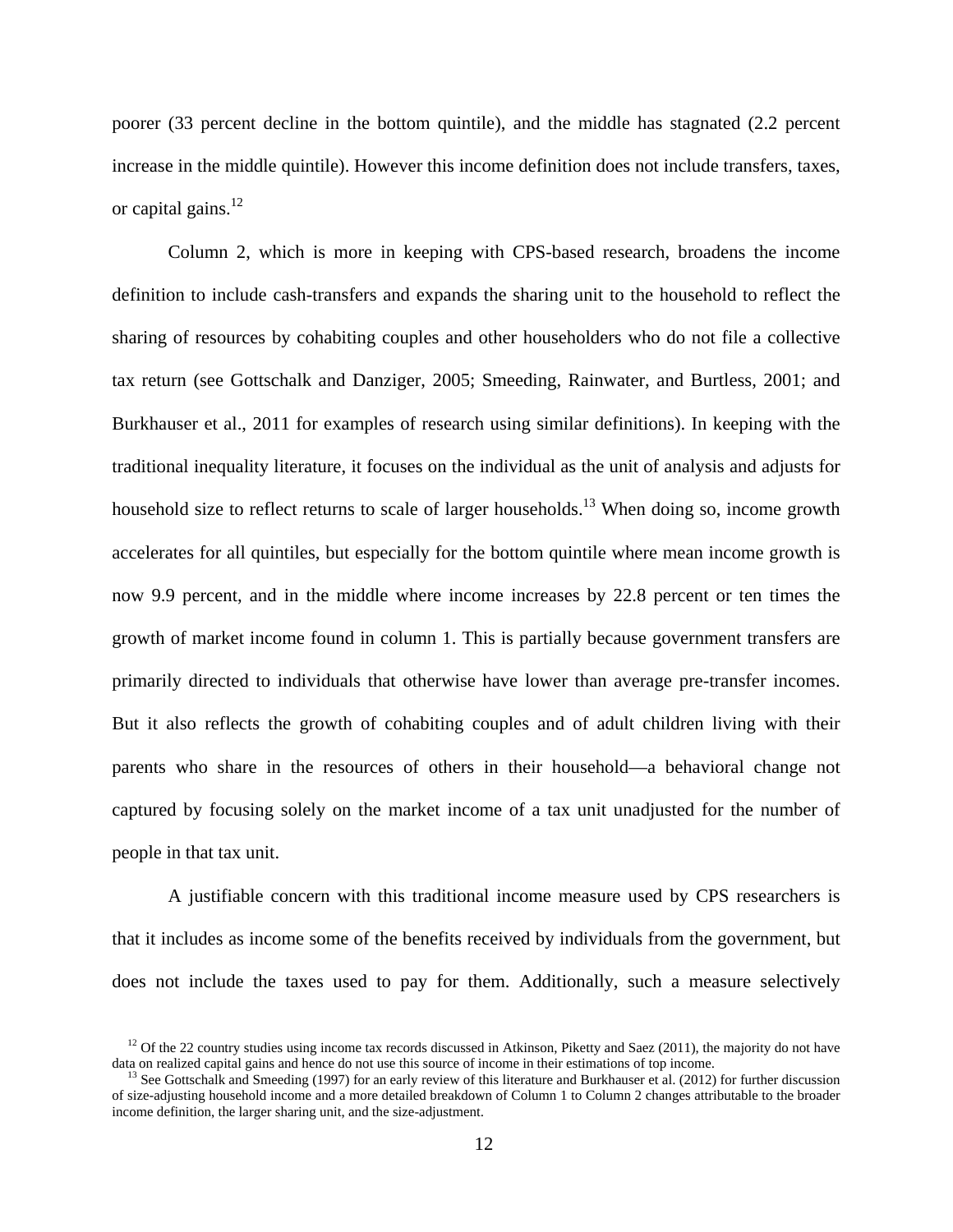includes only some transfers, excluding both non-cash transfers and transfers administered through the tax code. Column 3 expands the income definition to reflect income post-tax liabilities and the presence of in-kind transfers and benefits. Converting to a post-tax income measure reduces the income of those with positive tax liabilities but increases the income for those receiving refundable credits such as the Earned Income Tax Credit (EITC)—the largest means-tested anti-poverty cash transfer program in the United States (Ben-Shalom, Moffitt, and Scholz, 2011). This column also incorporates several of the most important sources of in-kind benefits and government transfers: employer- and government-provided health insurance, food stamps, housing subsidies, and subsidized school lunches. To avoid double counting, we do not include another important in-kind benefit, defined-benefit pension contributions, at accrual, since they are included in the CPS data at the point of payout in retirement. We also do not include the yearly-accrued value of Social Security contributions, for the same reason.

The inclusion of taxes—because they have fallen as a share of income, especially at higher income levels—and in-kind benefits—because they have risen as a share of income, especially at lower income levels—increases income growth throughout the distribution. But it does so most, among the bottom two quintiles. As a result income growth between 1979 and 2007 is remarkably similar for each of the bottom four quintiles. The top quintile and the top 5 percent continue to grow faster, 54.0 and 68.9 percent respectively (column 3), but the gap in growth between them and the bottom quintile is dramatically smaller than the gap using a Piketty-Saez style cash market income of tax unit measure of income.

The final column of Table 1 reports results adding taxable realized capital gains, which is the approach used by the CBO (2012), to incorporate capital gains information. When doing so, we mirror the income growth patterns that they observe. Since the majority of realized capital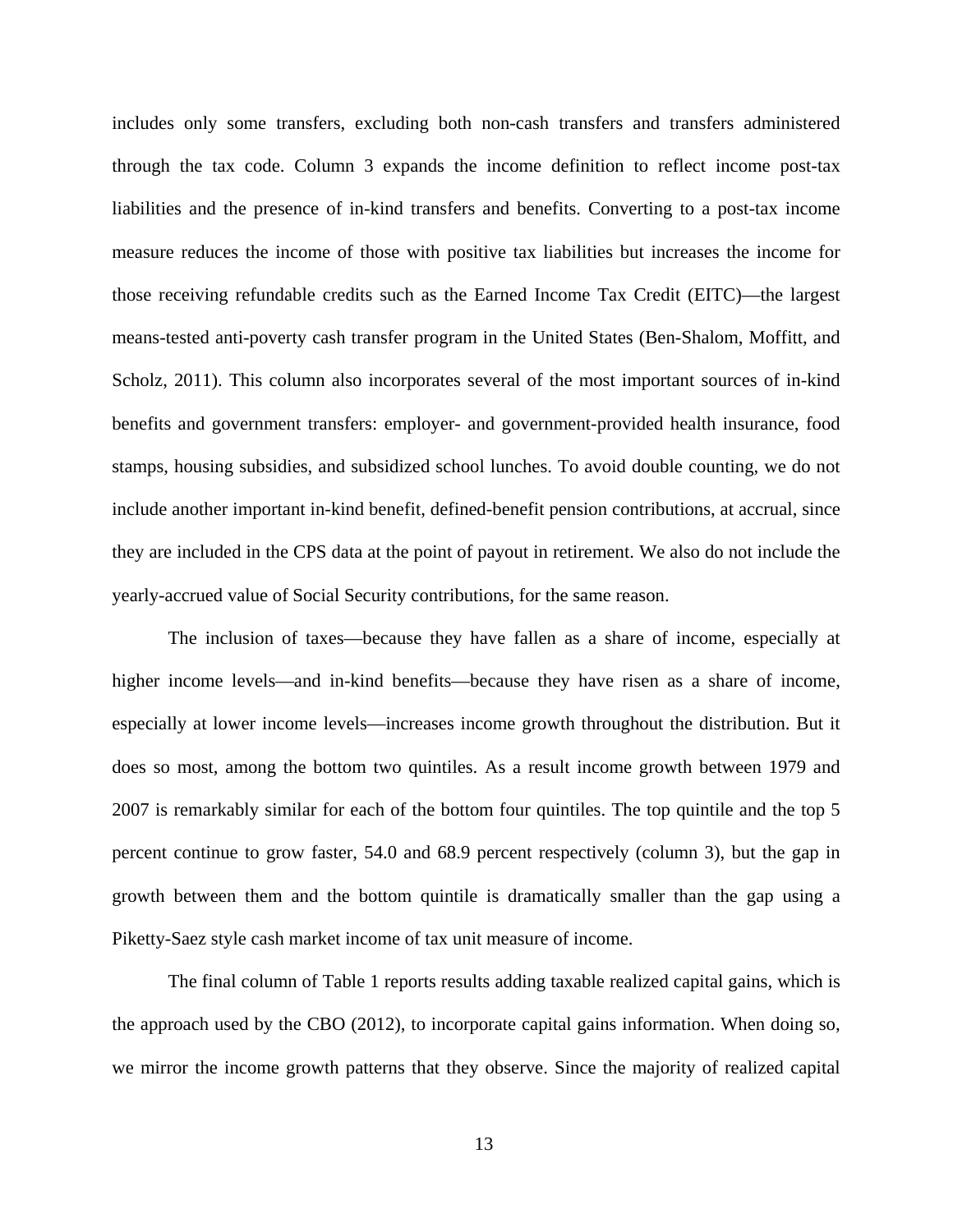gains are accrued by individuals with greater asset levels and greater incomes, income growth patterns since 1979 dramatically diverge relative to column 3 for higher income groups. Growth in the top quintile and among the top 5 percent is now 83.1 and 136.7 percent respectively while growth in the bottom three quintiles remains approximately the same.

Given our general agreement with the CBO findings on income growth by quintile when using this income measure between 1979 and 2007, we now report income growth for each single business cycle since 1979 in Panels A, B, and C of Table 2. Panel D provides the Gini coefficient for the peak-year of each business cycle since 1979, which offers a summary level of inequality at the peak of each business cycle.<sup>14</sup>

#### [Insert Table 2 about here]

When doing so, even when using the measure of income including taxable realized capital gains in column 4, we observe that while income inequality has grown across all business cycles, the majority of that inequality growth occurred in the 1980s. There was somewhat less inequality growth in the 1990s and very little in the 2000s.

In the 1980s business cycle, the top 5 percent of the income distribution saw their income grow by 55.6 percent, over 4.5 times the 11.7 percent growth in the middle quintile and over 20 times the 2.4 percent growth in the bottom quintile. In the 1990s, the growth pattern was Ushaped, with the bottom quintile's income growing faster than those in the middle. While income growth at the bottom and in the middle of the distribution was slower than for those at the top, the difference was less extreme than in the 1980s—income growth was 43.4 percent for the top 5 percent versus 21.8 percent for the bottom and 16.4 percent for the middle quintile.

<sup>&</sup>lt;sup>14</sup> We base the starting and ending years of business cycles on the peaks in median size-adjusted household income of persons (Burkhauser, Larrimore, and Simon, 2012; Daly and Valletta, 2006; and Karoly and Burtless, 1995, each use similar definitions). These years often correspond to the last full year of macroeconomic growth as defined by the NBER. However, in cases such as the 2000-2007 business cycle where the macroeconomic decline began in December 2007, the end-year here is defined as 2007, when median size-adjusted household income peaked.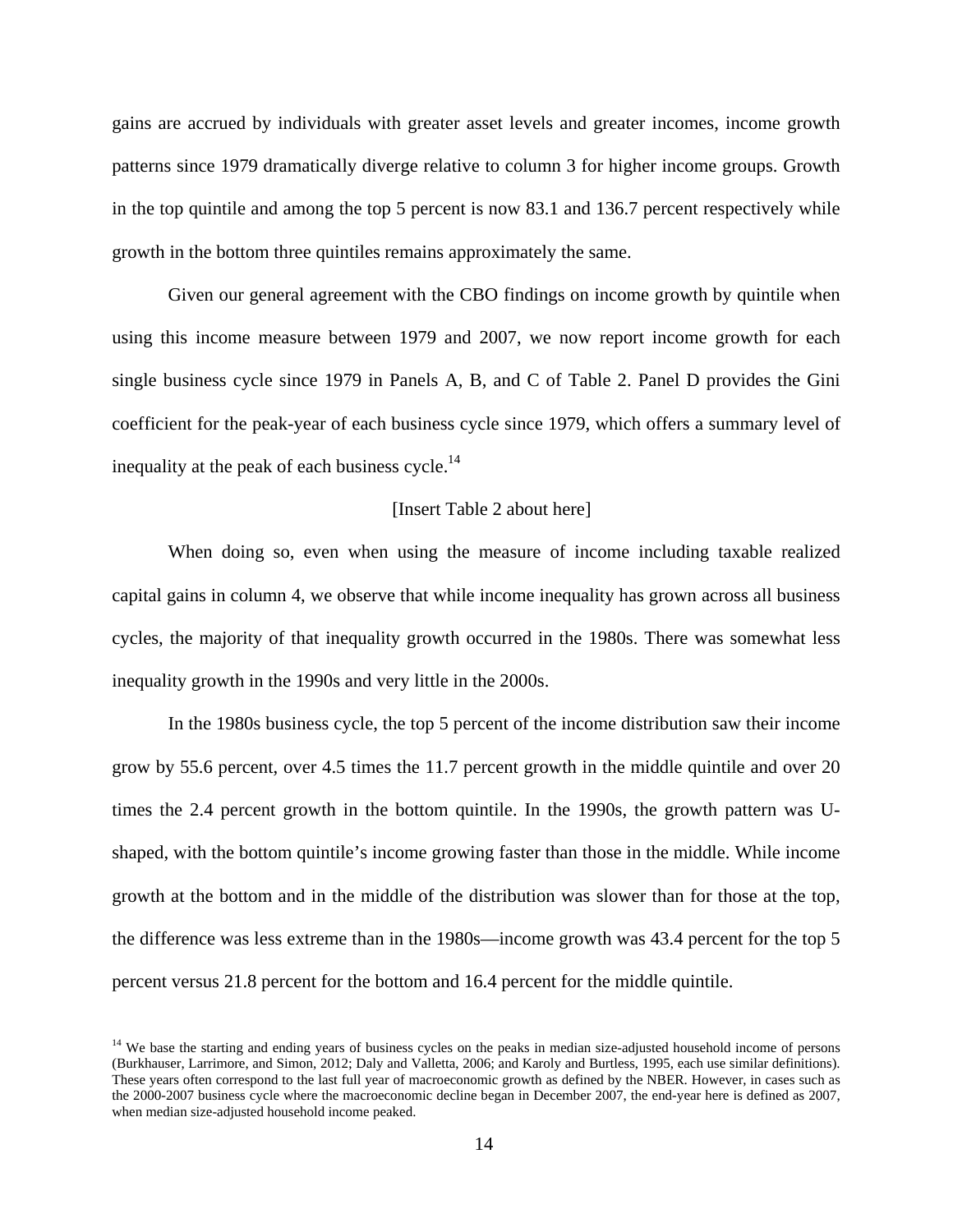In contrast to the previous two periods where income growth was unequal but relatively rapid for most groups, in the early 2000s income growth was relatively equal but slow across all quintiles. Income grew between 5 and 7 percent over the period, throughout the distribution with the top two quintiles experiencing slightly faster growth than the bottom three.

We find a similar pattern in our Gini coefficients in Panel D. Using this summary inequality measure of CBO-style income, inequality increased from 0.303 to 0.359 (an 18 percent increase) in the 1980s business cycle and from 0.359 to 0.380 (a 6 percent increase) in the 1990s business cycle. But in the 2000s business cycle, it grew by just 0.8 percent to 0.383. So while inequality remains at an elevated level, even when considering the income definition including taxable realized capital gains, inequality did not increase dramatically over the 2000s business cycle.

#### *Including accrued capital gains*

The results using the income definition including realized capital gains seem to validate the claim that inequality (fueled by a major increase in income at the top) has risen dramatically over the period 1979-2007. This increase far exceeds inequality growth in our comprehensive post-tax, post-transfer measure of income excluding all capital gains from column 3 that shows that inequality fell slightly in the 1990s and remained constant in the 2000s.

However, as previously noted taxable realized capital gains deviate from the spirit of Haig-Simon comprehensive income. In particular, including taxable realized capital gains in this way will confound asset appreciation in earlier years but declared in this year with capital gains actually accrued in this year. Hence it will artificially delay the receipt of some capital gains income from when it should be counted under Haig-Simons principles. Additionally, it almost completely ignores housing capital gains due to the \$500,000 exclusion from taxation of housing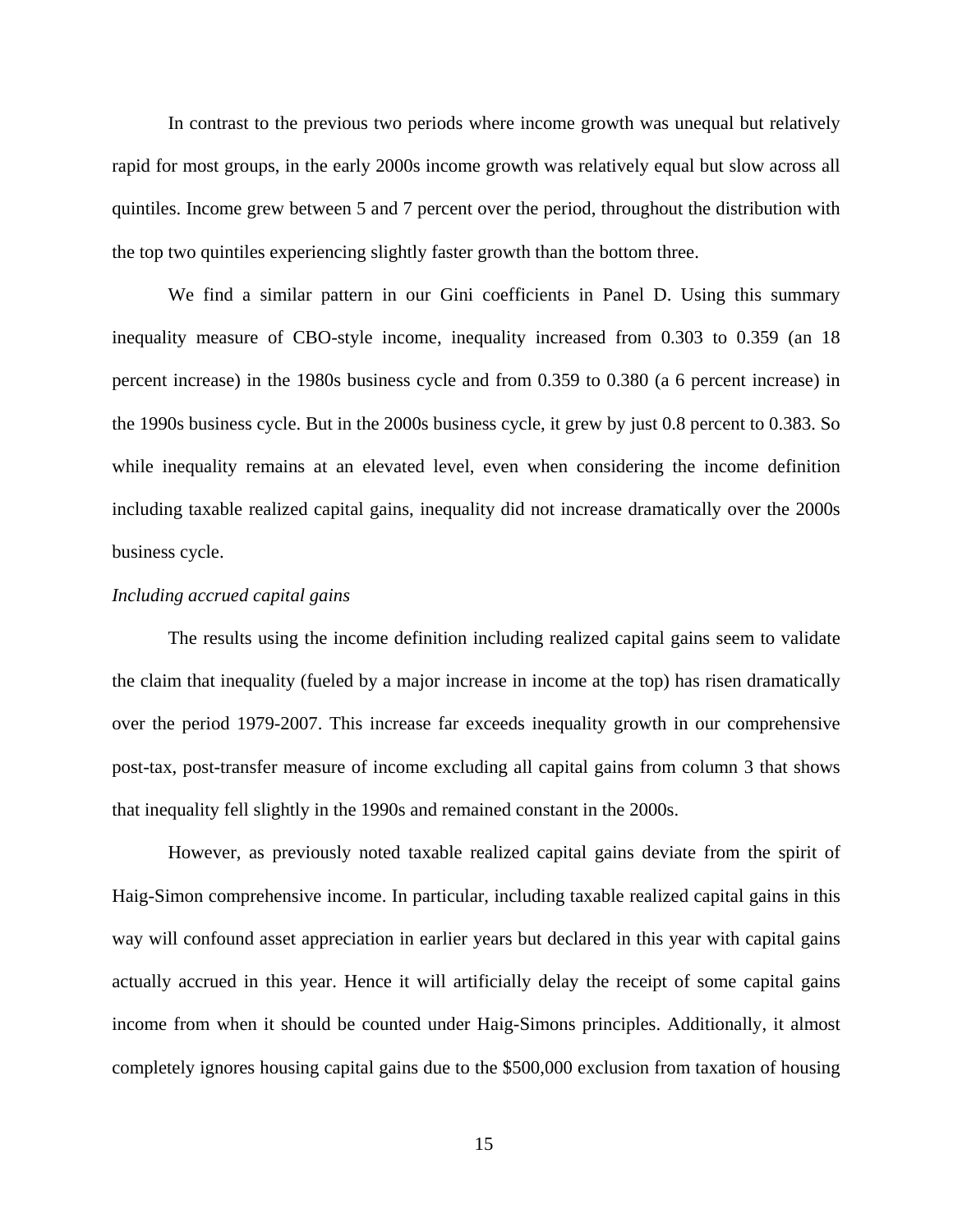capital gains for primary residences owned by a married couple and also ignores capital gains held in non-taxable accounts. Since housing assets represent the largest single asset of many middle class households, the failure of tax-based data to capture the capital gains of these taxsheltered assets will likely distort the impact of capital gains from a Haig-Simons perspective. Thus, to more closely reflect Haig-Simons' principles in the treatment of capital gains, in Table 3 we now turn our attention to how inequality trends would change using yearly-accrued capital gains of taxable and tax-sheltered assets rather than just realized taxable gains.

#### [Insert Table 3 about here]

This analysis relies on the Survey of Consumer Finance (SCF), but since the SCF data prior to 1989 are not comparable with SCF data thereafter, we only consider income growth using this measure for the two-business-cycle period from 1989-2007. Additionally, since the SCF is a triennial survey, it is only available for select years, which do not include the 2000 business cycle peak. Thus, we only provide full business-cycle results for the two-business-cycle period. However, we will discuss the triennial top income share results for each available year between 1989 and 2007 in greater depth below. For comparability, we provide each of the previously discussed series for this two-business-cycle period.

In the two business cycles since 1989, when looking solely at market income of tax units, the rich get richer, the poor get poorer, and the middle class stagnate. But over the peak years of these business cycles, growth is considerably smaller for the top income quintile and the top 5 percent than it was when considering the three-business-cycle period since 1979. Once again this story changes when we expand our income definition in columns 2 and 3. Income growth across all quintiles since 1989, and even in the top 5 percent, narrows remarkably when compared to the extended period since 1979 seen earlier. In column 3, growth in the bottom quintile is greatest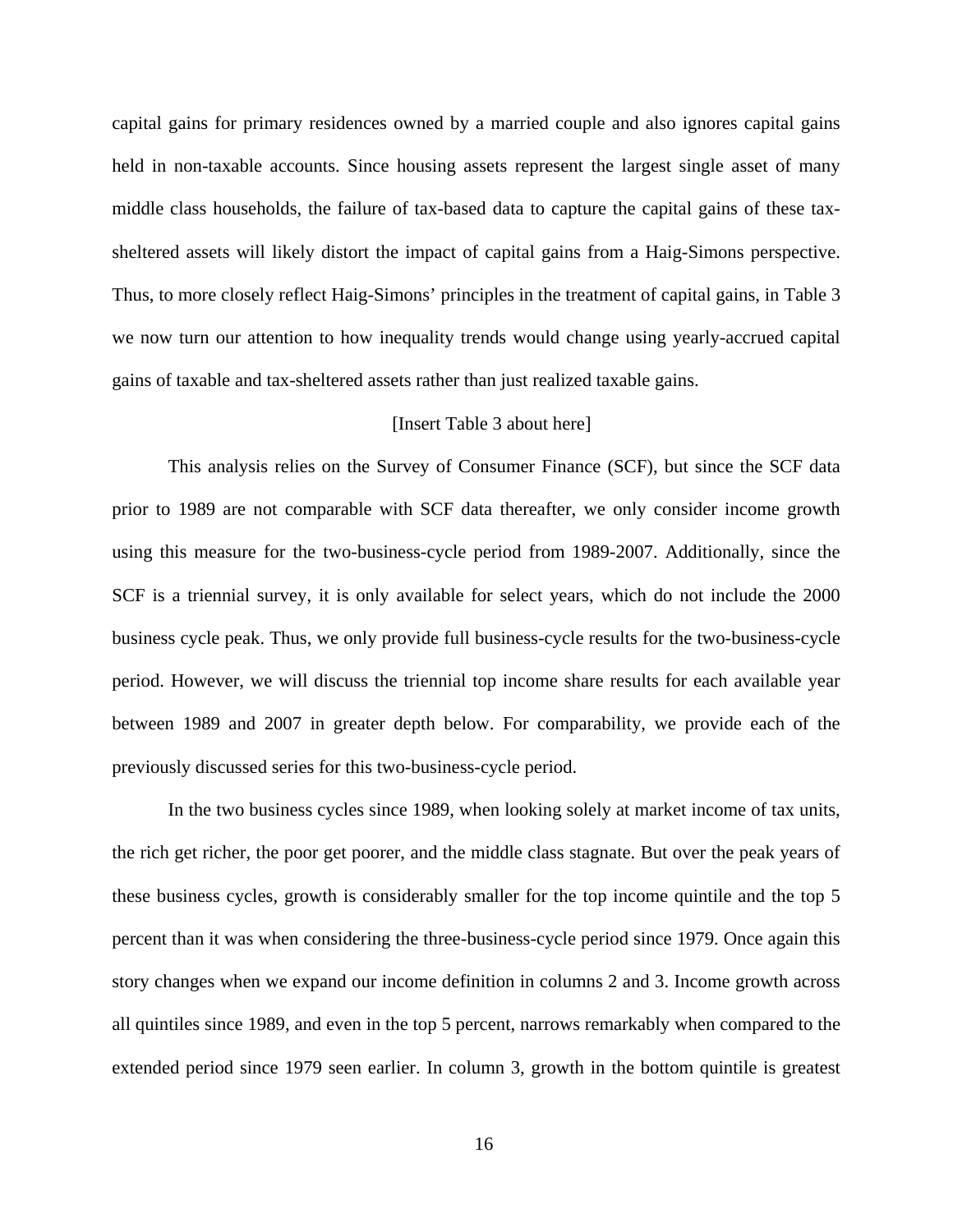and growth among the top 5 percent is smallest over this period. It is only when we add taxable realized capital gains in column 4 that income growth in the top quintile and among the top 5 percent is greater than that in the bottom four quintiles.

But in column 5 when we include yearly-accrued capital gains excluding housing gains and private business gains, instead of taxable realized capital gains, the inclusion of these gains slows income growth in all but the bottom quintile of the distribution. Thus, when using this measure that is more in line with Haig-Simon's income principles, the top quintile of the distribution had the *least* growth in income from 1989 through 2007 while the bottom quintile of the distribution had the *most*. Measured in this way income inequality fell between 1989 and 2007.

How is it possible that the choice of treatment of capital gains can have such a dramatic difference? It results from both the timing of realizing gains and from the likelihood of assets appearing in taxable accounts for individuals at different points in the income distribution.

Table 4 presents the mean value of equity investments in taxable and non-taxable accounts in the SCF data for each quintile of the income distribution (based on a household sizeadjusted, post-tax, post-transfer, cash plus in-kind income of persons measure of income—our column 3 income measure in Table 3) in 1989 and 2007. This table illustrates that while equity holdings have increased throughout the distribution, they have increased at a faster pace for those at the lower end of the distribution than for those at the top. For example, in the bottom quintile mean equity investment holdings (column 3 in Table 4) grew over 7-fold from \$3,677 in 1989 to \$28,786 in 2007. This compares to the top quintile where mean equity holdings in 2007 were 3.5 times their 1989 amount (\$381,423 versus \$108,702).

[Insert Table 4 about here]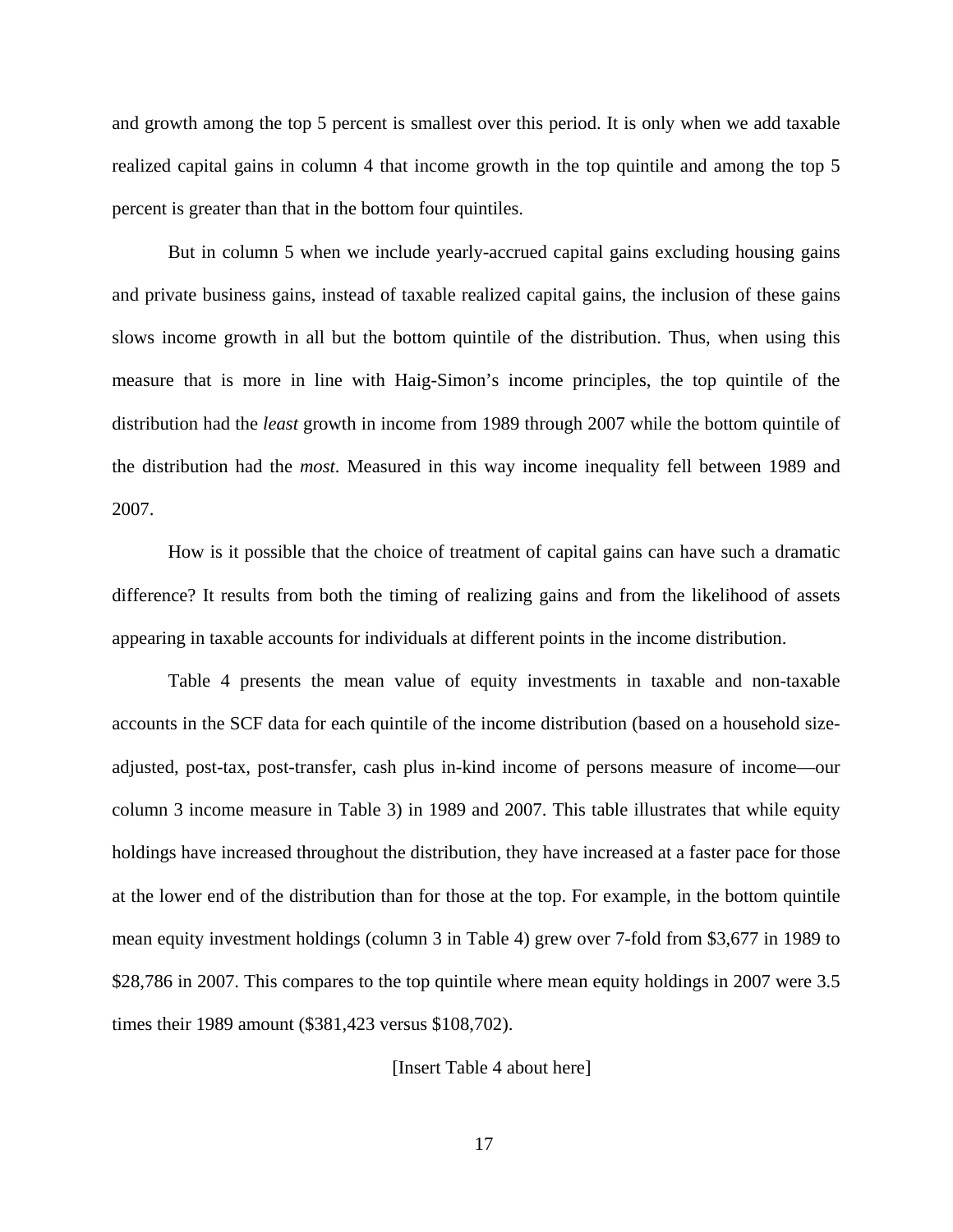Further, this increase in equity holdings has disproportionately occurred in tax-sheltered accounts (column 2). The use of tax-sheltered accounts increased throughout the distribution over this period. By 2007 over a quarter of investments for equity holdings in each quintile of the distribution were tax-sheltered, with greater percentages in the middle of the distribution (column 4). Thus, the focus on taxable realized capital gains will miss this increasingly important source of capital gains income. In particular, to the extent that a larger fraction of equities are held in tax-sheltered accounts among the middle- and lower-quintiles, researchers focusing on just taxable income will disproportionately miss income received by these middle- and lowerincome individuals.

Although tax-sheltered accounts are an important source of missed income-growth for the bottom of the distribution relative to the top, at least as important for reconciling the divergent findings of using taxable realized capital gains and yearly accrued capital gains is the trend in capital gains from stocks over time. In particular, the appreciation of the Dow Jones Industrial Average in 1989 was a substantial 27 percent, compared to a tepid 6.4 percent in 2007. Thus, the lower growth rate means that one should expect a lower level of accrued gains, other than for individuals whose asset holdings in 2007 were dramatically greater than in 1989.

In part, this simply represents the volatility inherent in an accrued capital gains measure, as illustrated in Figure 1, which depicts the real appreciation in the Dow Jones Industrial Average in each year since 1979. However, while the series is volatile and a comparison of different years would alter the results, it also is a reflection of the slower growth in accrued capital gains in the 2000s compared to either the 1980s or 1990s. The inflation-adjusted average yearly growth in the Dow Jones Industrial Average was 8.2 percent over the 1980s business cycle (1980-1989), 11.2 percent over the 1990s business cycle (1990-2000), but only 1.1 percent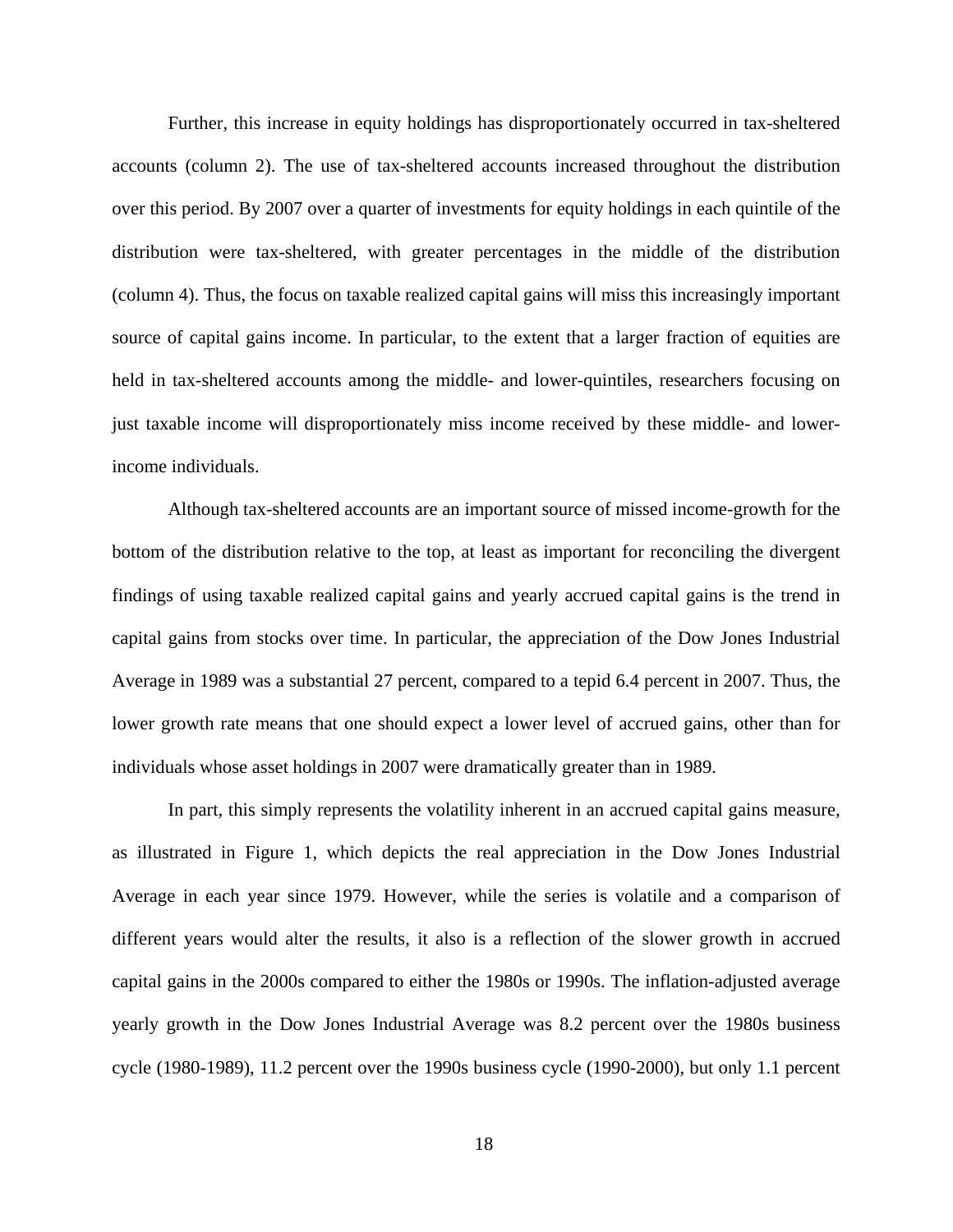over the 2000s business cycle (2001-2007). So accrued capital gains from equities in almost any year of the 2001-2007 business cycle will be lower than over the previous two business cycles.

## [Insert Figure 1 about here]

Given the lower stock market returns in the 2000s, it is not surprising that the rapid accrual of capital gains occurred in the 1980s and 1990s rather than in the 2000s. This pattern can be quite different from the one that results when focusing on taxable realized capital gains, since the appreciation of investments in the 1980s and 1990s may not appear on income tax returns until later. As a result, the high taxable realized capital gains income observed on tax returns today are not necessarily a reflection of higher current incomes in a Haig-Simons sense and, instead, are more likely to be a residual effect of previously accrued capital gains that are only now being realized.

Although the inclusion of yearly-accrued capital gains from investment accounts in column 5 of Table 3 is more in keeping with Haig-Simons principles than using taxable realized capital gains, it still excludes a primary source of wealth accumulation for many Americans—the increase in value of their primary residence. In column 6 of Table 3 we expand our income definition to include yearly-accrued capital gains from owner-occupied housing.

As was the case with yearly-accrued capital gains from equity investments, the real accrued capital gains from housing in 2007 (-4.7 percent) was below that seen in 1989 (0.7 percent).15 Thus, including this source of income should result in lower levels of observed income for homeowners in 2007 than was the case in column 5 of Table 3, but the drop in home prices is likely to affect growth at lower income levels as well as at upper income levels.

Table 5 shows why this is likely to be the case. Individuals with higher incomes are both

<sup>&</sup>lt;sup>15</sup> Annual accrued gains from housing using the FHFA data is available upon request from the author.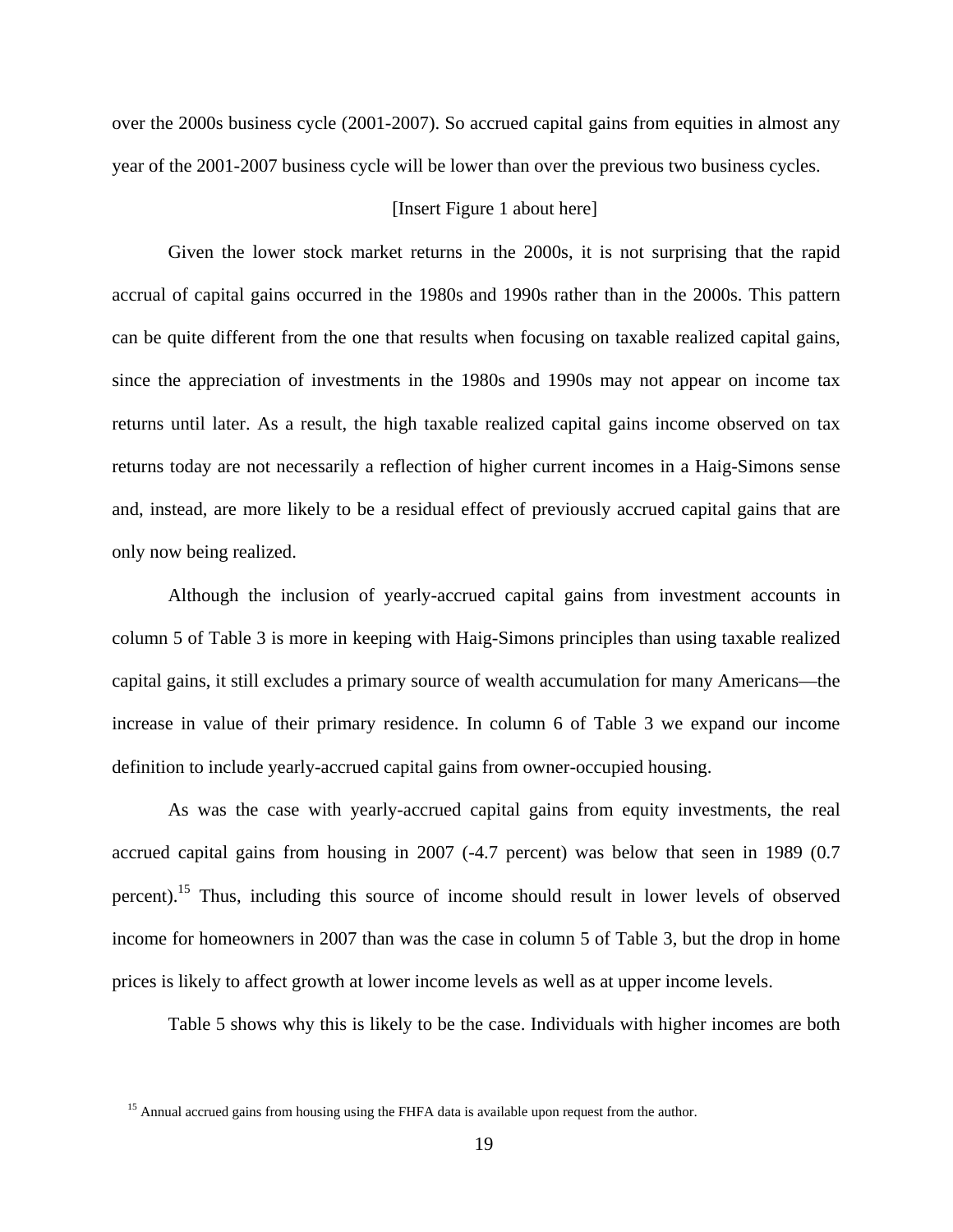more likely to own a home (columns 1 and 3) and, conditional on owning a home (columns 2 and 4), are more likely to own expensive homes. As a result, the absolute decline in income from including housing capital gains should be larger for those in the upper tail of the distribution than for those in the lower tail. But, relative to their total income excluding housing gains, the home value should be smaller for the top quintile relative to their income so the impact on percentage income growth will be smaller at the top of the distribution.

## [Insert Table 5 about here]

As column 6 of Table 3 shows, this is the case. Income growth slows for all income quintiles relative to column 5 of Table 3. But it slows more for those lower in the distribution— 17.6 percentage points for the bottom quintile (from 32.2 percent to 14.6 percent)—than it does for those near the top—11.2 percentage points for the top quintile (from 12.8 percent to 1.6 percent).

Nevertheless, similar to our column 3 of Table 3 results where we exclude all capital gains, the income growth for the top quintile of the distribution was the slowest from 1989 through 2007 and the income growth for the bottom quintile was the largest. Further, the top 5 percent of the income distribution experienced a decline in their income, while each of the lower quintiles experienced modest income growth. These results not only dissipate but reverse the evidence supporting dramatic increases in income inequality powered by major increases in capital gains when measured by taxable realized capital gains.

In the final column of Table 3, we add in a final element of accrued capital gains—those that occur on closely held businesses. In doing so, we emphasize the increased uncertainty around this estimate of accrued capital gains on privately held businesses given the lack of a public market for such companies. In estimating these accrued capital gains, since investing in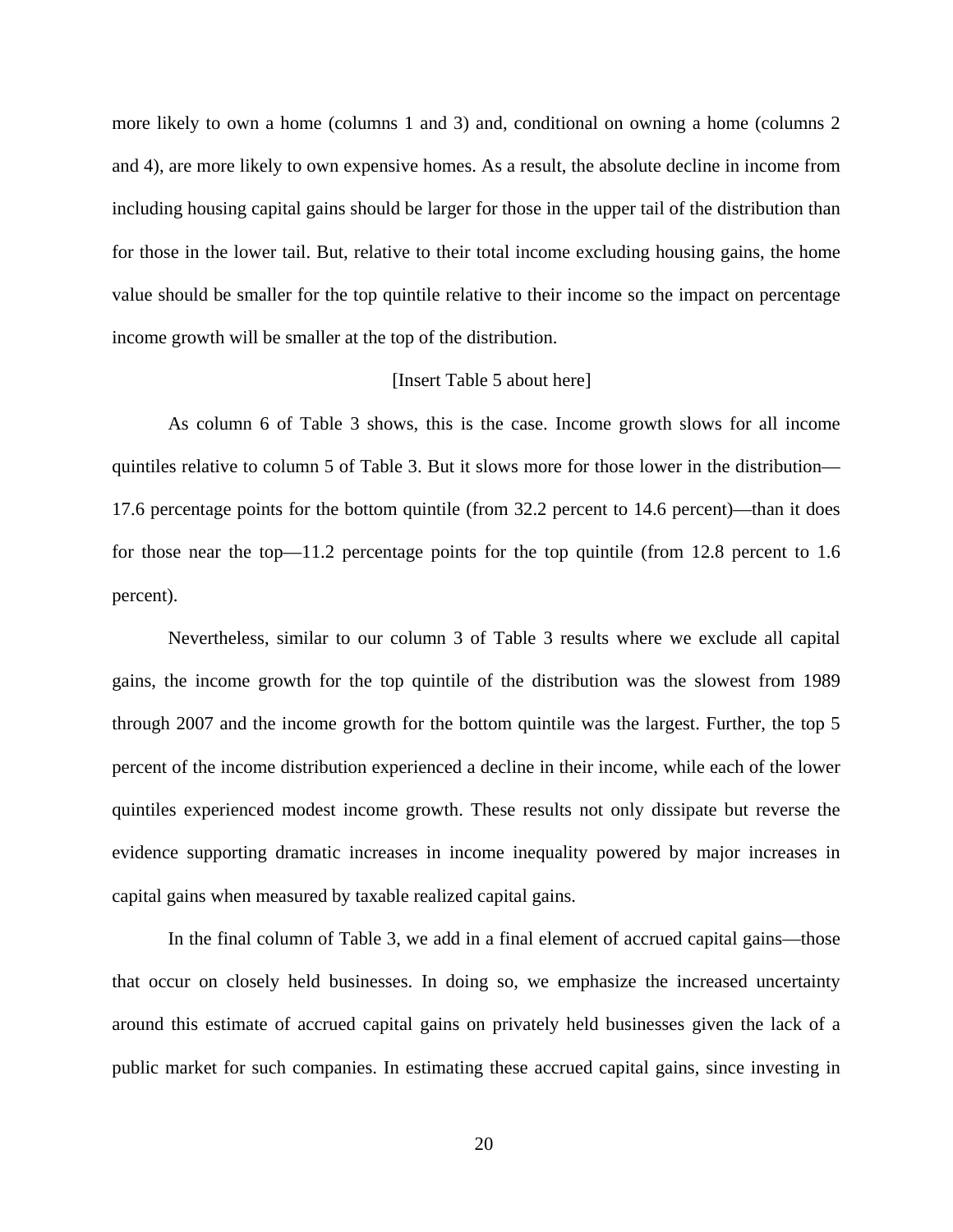privately held companies is riskier than investing in public corporations (Moskowitz and Vissing-Jorgensen, 2002), one may expect private companies to have a greater rate of return to account for the additional risk. But despite this expectation, Moskowitz and Vissing-Jorgensen (2002) observe there is a strong correlation between the average rates of return on public and private companies, and that the rate of return for private equity investments are similar to those for public equity. Therefore, in estimating the rates of return when including accrued gains on privately held businesses, we assume that the rate of return in each year matches that of publicly traded corporations.16

Including the accrued capital gains from privately held businesses has very little effect on the income growth of the bottom quintile of the distribution from 1989 through 2007, but income growth for all the higher quintiles is slower than that for the previous series. In fact, among the top quintile top incomes actually fell. This is because private business ownership is largely concentrated among the top quintiles of the distribution and, as can be seen in Table 6 (columns 1 and 3). Furthermore, among business owners, individuals with higher pre-capital-gains incomes tend to own businesses with substantially higher valuations (columns 2 and 4). Given this concentration of business ownership wealth, the lower estimated rate of return on both public and private equity in 2007 compared to 1989 results in the further erosion of top incomes when including capital gains from privately held businesses. Since there is additional uncertainty regarding the rate of return on private equity, our preferred results in Table 3 are those from column 6, which excludes the capital gains on privately held businesses. Nevertheless, the results from including capital gains on privately held businesses appear to reinforce our primary

<sup>&</sup>lt;sup>16</sup> Recognizing this uncertainty, we conducted a sensitivity analysis, assuming that the rate of return on private equity exceeds that observed for public equity by 2 percentage points per year. The results of such an analysis were similar, with the lower end of the distribution observing the greatest income growth since 1989. The results of this supplemental analysis are available from the authors upon request.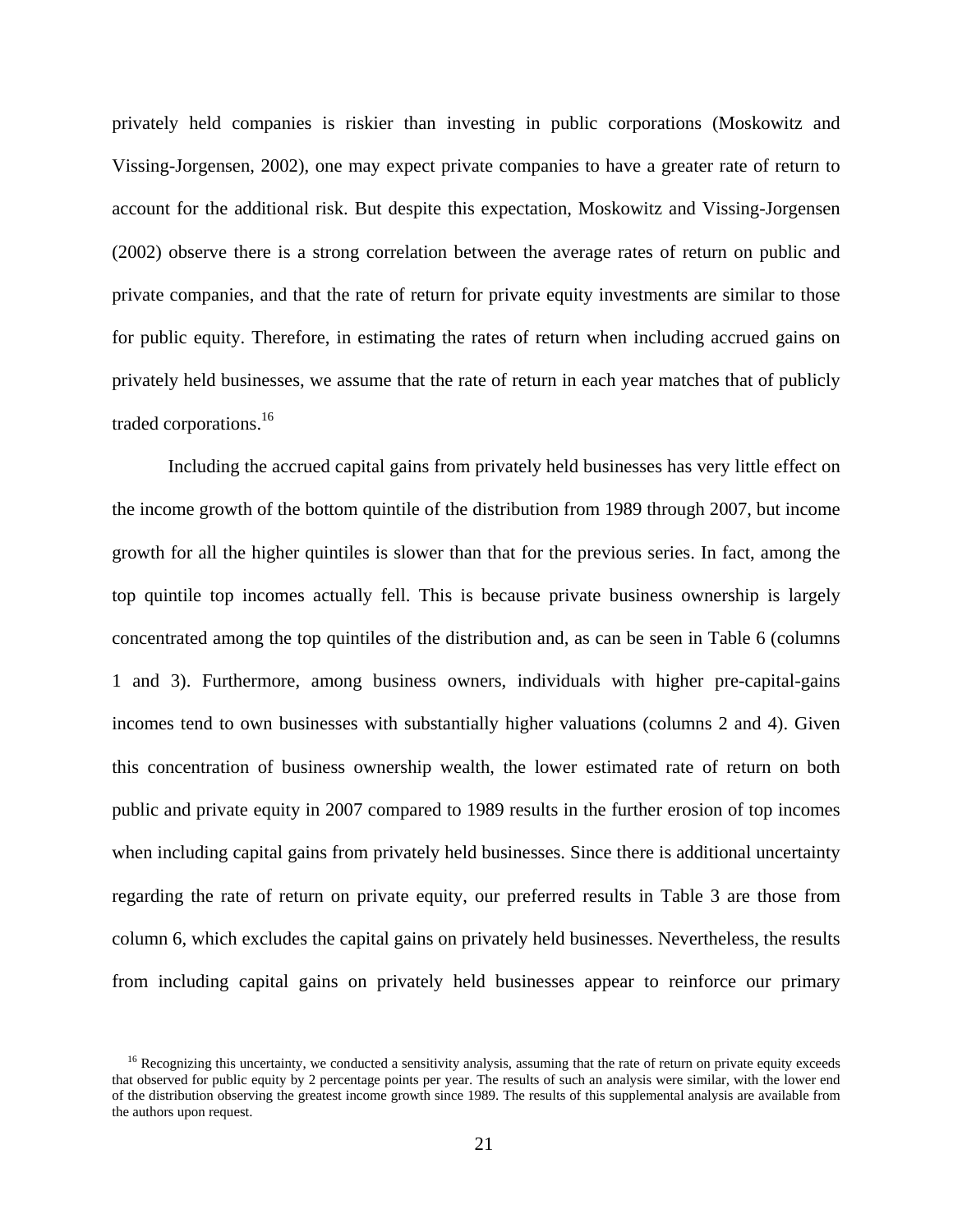observation that focusing on accrued capital gains presents a dramatically different picture than that observed when using taxable realized capital gains which are limited to assets which are taxable and more easily manipulated through market timing.

## [Insert Table 6 about here]

# *Annual Top Income Shares*

To better link our results to the top income literature, we show the trends in the share of all income held by the top 5 percent (Figure 2) and top quintile of the distribution over all available years between 1989-2007 across five alternative measures of income with and without capital gains. The first two are post-tax, post-transfer income including in-kind benefits but excluding all capital gains (column 3 from Table 3), which closely matches the income series from Burkhauser et al. (2011), and post-tax, post-transfer income including in-kind benefits and realized taxable capital gains (column 4 from Table 3), which closely matches the income series from CBO (2012).

The next three, like the CBO measure, also contain post-tax, post-transfer income including in-kind benefits. But rather than using taxable realized capital gains they offer alternative measures of capital gains that are more consistent with Haig-Simons principals: the first includes yearly-accrued capital gains from investments, excluding housing (column 5 from Table 3); the next yearly-accrued capital gains from investments and housing (column 6 from Table 3); and the last yearly-accrued capital gains from investments and housing including personally held businesses (column 7 from Table 3). Once again, because we are dependent on SCF data to estimate the three yearly-accrued capital gains measures, we have information only for every three years.

Our traditional measure of full income based on CPS data that excludes capital gains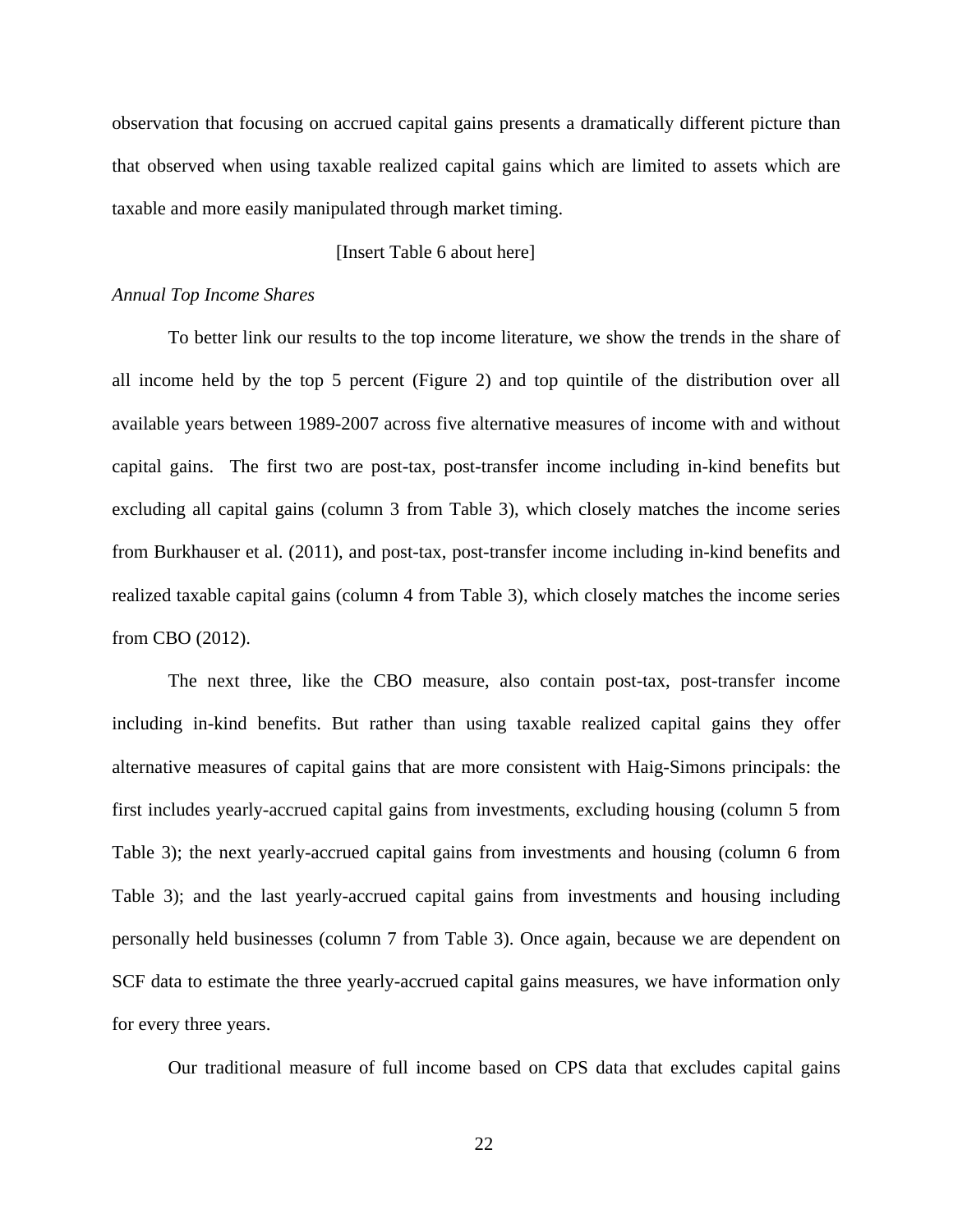shows that the share of this income held by top income groups (either the top 5 or top 20 percent) has been remarkably stable over the entire period from 1989-2007. Because top income groups hold a disproportionate amount of assets in the U.S., it is not surprising that all four of our measures that include capital gains show a higher share of that income is held by top income groups in most years. But the pattern of growth in the share of full income captured by these four measures is quite different.

## [Insert Figure 2 about here]

#### [Insert Figure 3 about here]

When we include taxable realized capital gains, the trend in top income shares is in line with the CBO (2012) observation that top income shares have increased over the past two decades and are now at or near their all-time peak. But that is not the case when using the three yearly-accrued realized capital gains series.

When using any of the accrued capital gains series, the top income share measures are noticeably more volatile, even with the qualification that they can only be observed for every third year due to the SCF limitations. But despite this volatility, valuable trends can be observed. The top income shares using accrued capital gains are above those seen when excluding capital gains or including realized capital gains in each of our four years of observation in the 1990s (1989-1998). There is a shift in this relationship in the 2000s. In 2001, accrued gains at the top fell, resulting in lower top income shares using the accrued gains method than is seen when using realized capital gains or excluding capital gains completely. But even in 2004 and 2007 the three series using accrued capital gains show top income shares at or below those using realized gains. This shift in the relationship between the top income series with different treatments of capital gains is consistent with the idea that recent taxable realized capital gains are, in part, the residual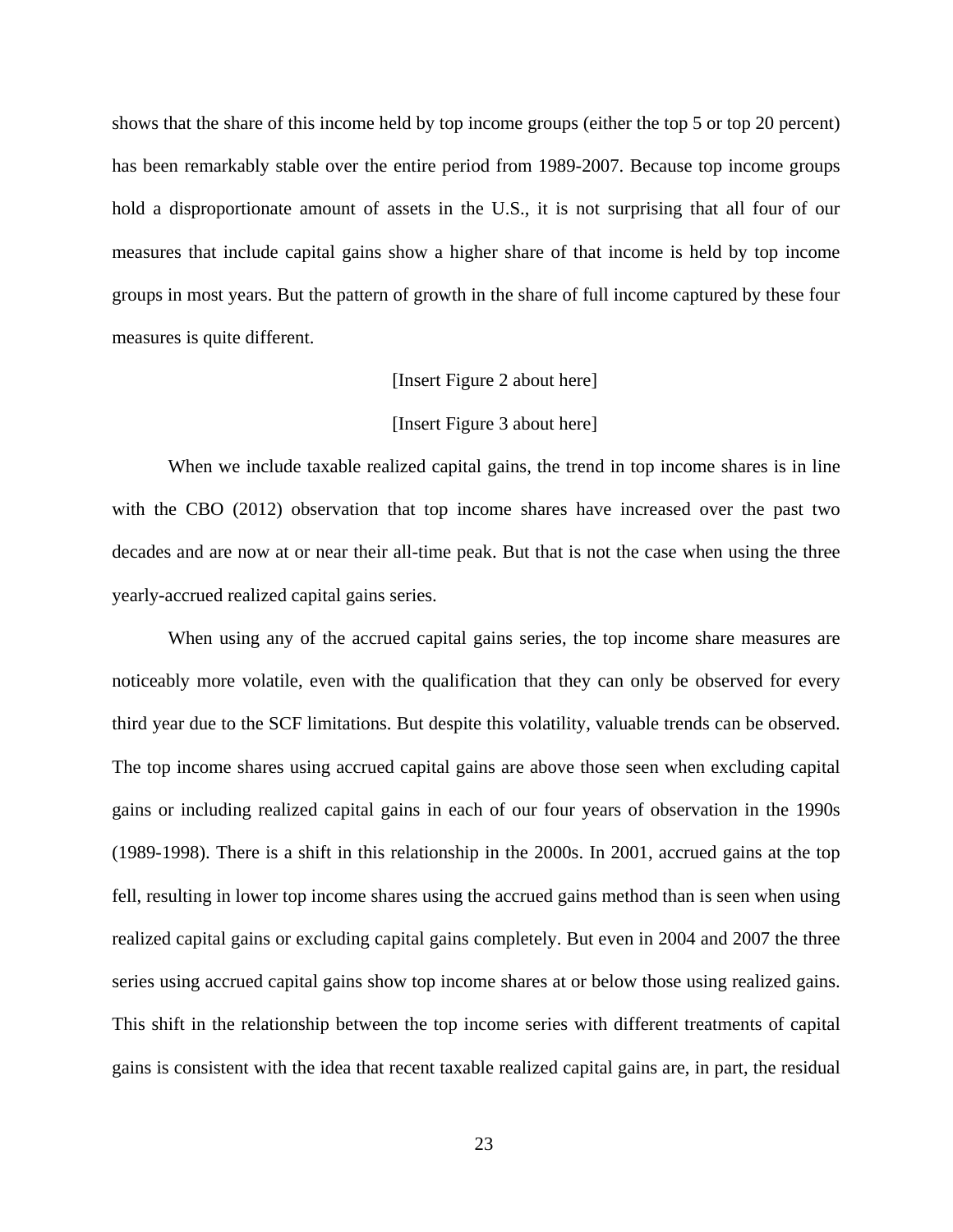of gains from earlier years and do not reflect current capital gains income.<sup>17</sup>

Because of this time shifting for taxable realized capital gains, any of our accrued capital gains series-based top income share patterns vary from those based on realized taxable capital gains. We previously observed an increase in the top income shares since 1989 when including taxable realized capital gains. However, when using any of the yearly-accrued measures, the income shares of the top 5 and 20 percent of the distribution in each year of available data since 2000 were below those seen at the start of the series in 1989. So when we, based on Haig-Simons principles, include capital gains in the year they accrue, , top income shares are volatile but do not appear to have increased over the last 20 years.

## **III. Conclusion**

When using the level and trend in income and its distribution as evidence in evidencebased tax law and fiscal policy making, it is important to understand the assumptions underlying the alternative measures of income we provide in our analysis. If income and its distribution were invariant across the most common measures of income we report here, then the choice of income measure would not greatly matter. But that is not the case. Hence for policy purposes it is critical to use a measure of income that is most consistent with the policy question being asked. For those focused on taxable income of tax units excluding taxable capital gains—a Piketty and Saez (2003) measure of market income, based on tax returns—undoubtedly income inequality has grown substantially in recent years, and the middle-class is struggling. The inclusion of taxable realized capital gains in income measures that are more inclusive—like the CBO (2012) measure using both tax returns and CPS data—reinforces this view of rising inequality, but it

<sup>&</sup>lt;sup>17</sup> Additionally, in the long-run, one should expect fewer capital gains to be realized on tax returns than the total of accrued capital gains. This is partially because some gains are deferred until death, at which point there is a step-up in basis so no realized capital gains will be reported. Furthermore, since some capital gains, such as those on primary housing and Roth IRAs are tax exempt, these gains will never appear on tax returns.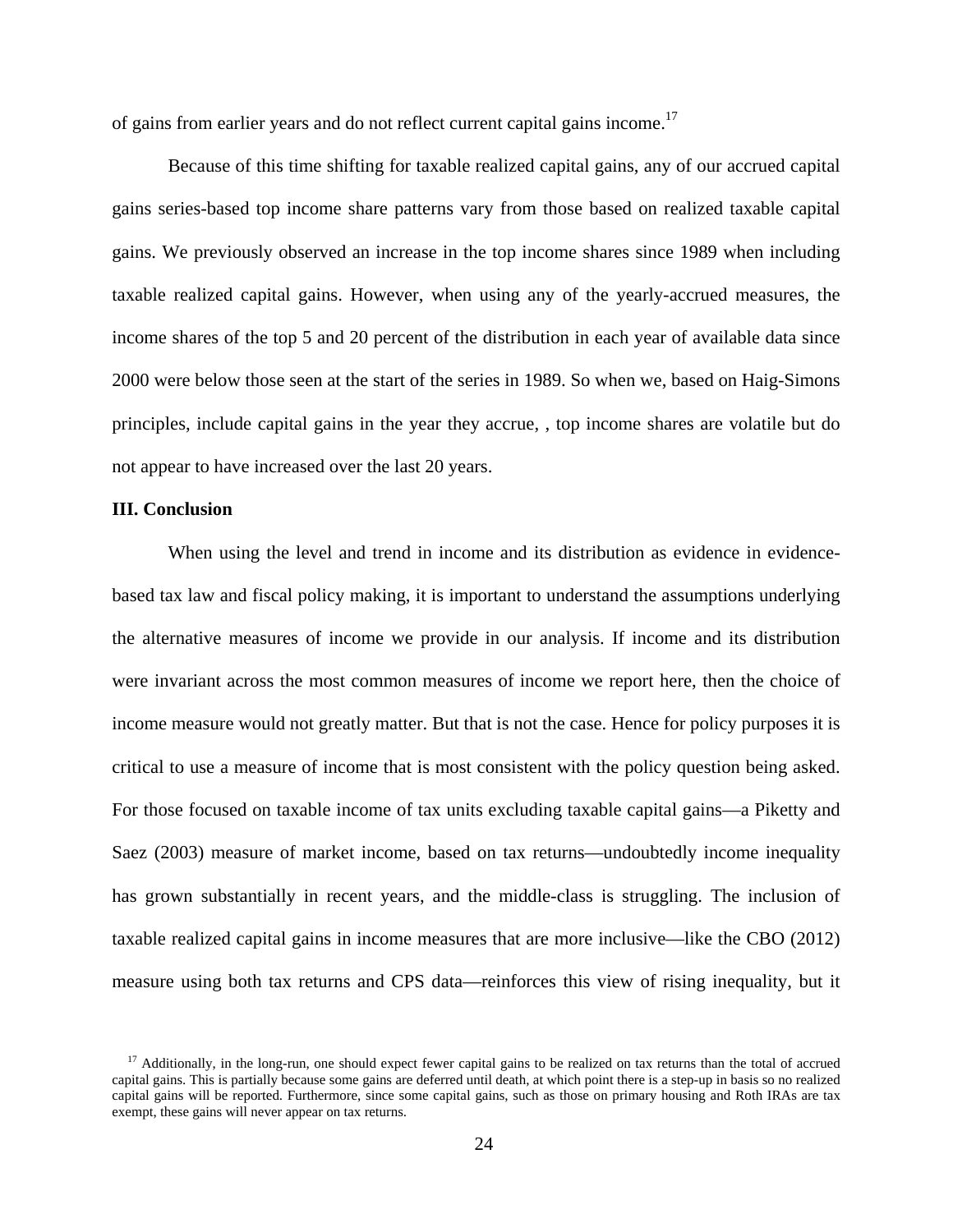does so by including a measure of capital gains that misses the timing of capital gains accruals, as well as the increasing importance of realized and accrued capital gains in tax-sheltered accounts.

In contrast, when using our comprehensive income definition, that mirrors the CBO (2012) report but excludes all capital gains, we observe that incomes have risen throughout the distribution and since 1989 have largely risen uniformly throughout that distribution. Alternatively, following Haig-Simons principals, when we include capital gains on a yearlyaccrued basis, it increases the volatility of income trends but results in slower growth throughout the income distribution than when we exclude capital gains. This reflects lower capital gains accrual rates in the most recent business cycle compared to the proceeding business cycles. But it also shows that inequality did not rise in recent years. The top quintile of the income distribution had the slowest income growth from 1989 through 2007, while the bottom quintile had the fastest.

Recognizing the increased volatility of the accrued capital gains series and its triennial rather than annual availability, we acknowledge that this series comes with substantial limitations for researchers interested in observing current annual income and inequality trends. Additionally, since capital gains are an irregular source of income, some researchers may opt to avoid this volatility by excluding capital gains altogether—as the Census Bureau has traditionally done in their official income statistics (DeNavas-Walt, Proctor, and Smith 2012). However, should one wish to include capital gains, doing so based on yearly accrued capital gains is more appropriate than including only taxable realized capital gains. Using yearlyaccrued capital gains will include gains accruing in tax-sheltered accounts and avoid the timing problems that occur with the delayed realization of capital gains for tax filing purposes. As we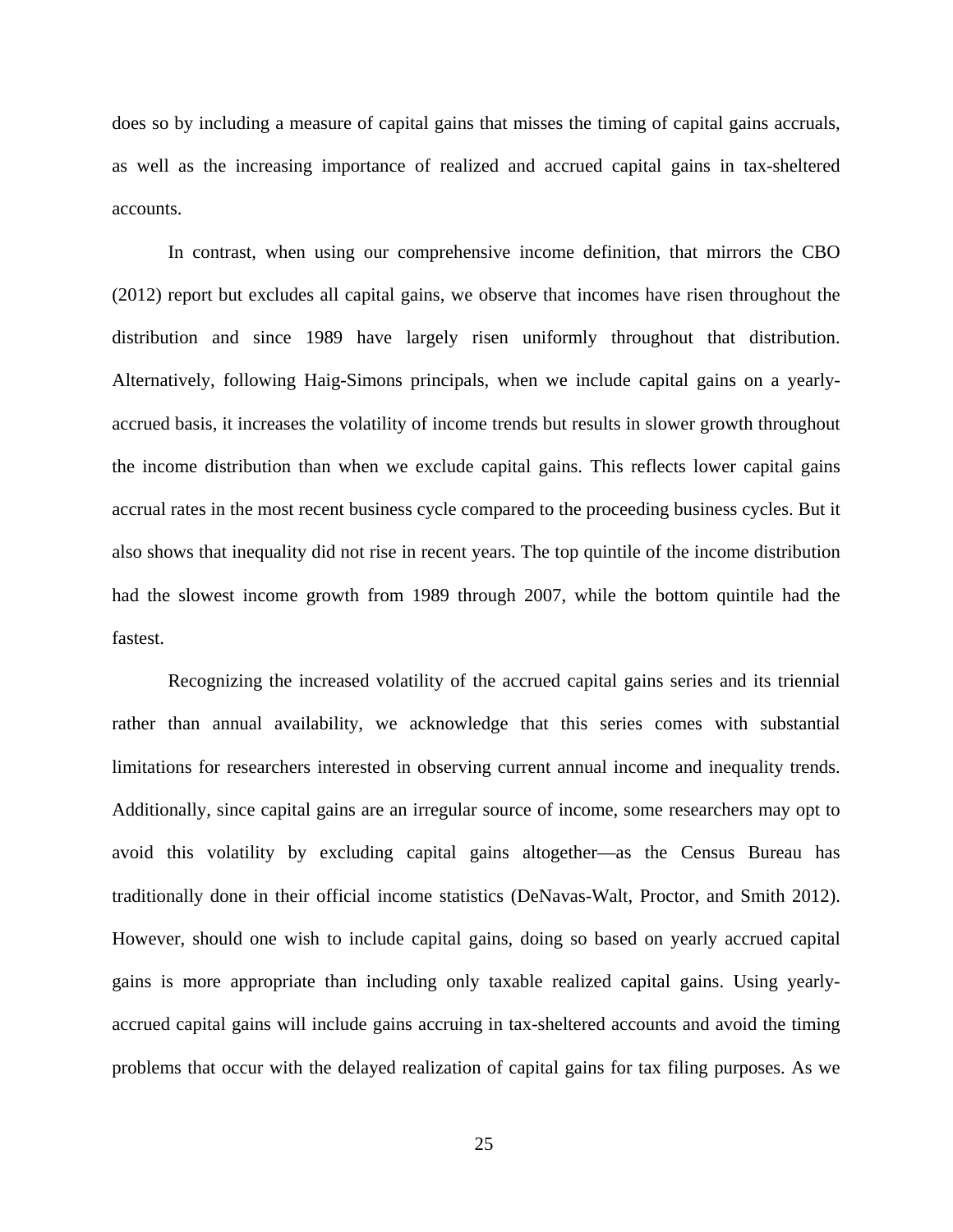show in this paper, this fuller measure of capital gains contradicts the notion that income inequality fueled by capital gains at the top end of the distribution has dramatically increased over the past two business cycles.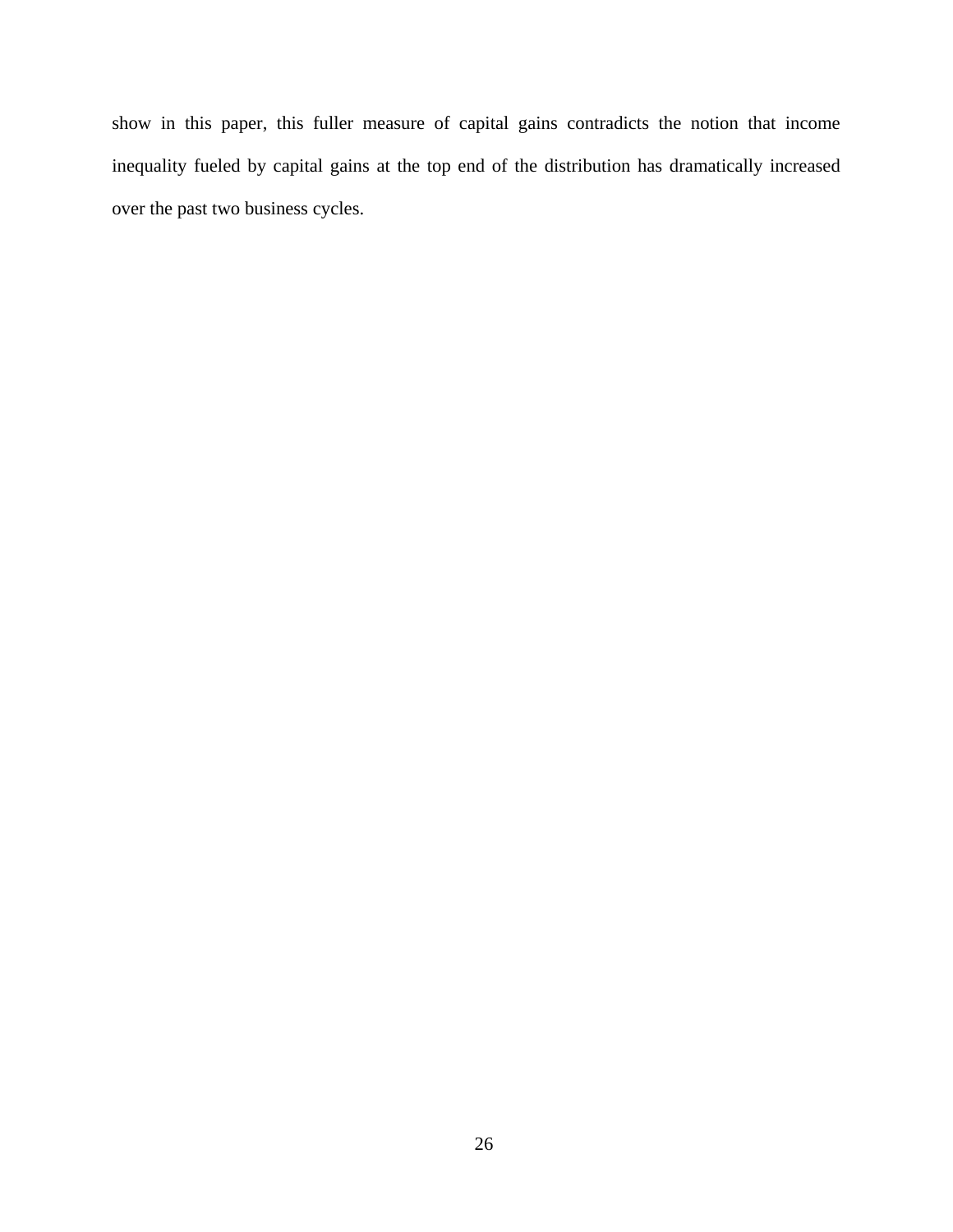#### REFERENCES

- Anderson, M., C. Dobkin, and T. Gross. 2012. "The Effect of Health Insurance Coverage on the Use of Medical Services," *American Economic Journal: Economic Policy* 4(1):1–27.
- Atkinson, A.B., T. Piketty, and E. Saez. 2011. "Top Incomes in the Long Run of History," *Journal of Economic Literature* 49(1), 3–71.
- Auerbach, A.J. 1989. "Capital Gains Taxation and Tax Reform," *National Tax Journal* 42(3): 391–401.
- Auten, G., and G. Gee. 2009. "Income Mobility in the United States: New Evidence from Income Tax Data." *National Tax Journal* 62(2): 301–328.
- Baicker, K., S.L. Taubman, H.L. Hallen, M. Bernstein, J.H. Gruber, J.P. Newhouse, E.C. Schneider, B.J. Wright, A.M. Zaslavsky, and A.N. Finkelstein. 2013. "The Oregon Experiment—Effects of Medicaid on Clinical Outcomes," *New England Journal of Medicine* 368(18): 1713–1722.
- Barthold, T. 1993. "How Should We Measure Distribution," *National Tax Journal* 46(3): 291– 99.
- Ben-Shalom, Y., R.A. Moffitt, and J.K. Scholz. 2011. "An Assessment of the Effectiveness of Anti-Poverty Programs in the United States," NBER Working Paper No. 17042.
- Burkhauser, R.V., S. Feng, S.P. Jenkins, and J. Larrimore. 2011. "Trends in United States Income Inequality Using the March Current Population Survey: The Importance of Controlling for Censoring," *Journal of Economic Inequality* 9(3): 393–415.
- Burkhauser, R.V., S. Feng, S.P. Jenkins, and J. Larrimore. 2012. "Recent Trends in Top Income Shares in the USA: Reconciling Estimates from March CPS and IRS Tax Return Data," *Review of Economics and Statistics* 94(2), 371–388.
- Burkhauser, R.V., J. Larrimore, and K. Simon. 2012. "A Second Opinion on the Economic Health of the Middle Class," *National Tax Journal* 61(1), 7–22.
- Congressional Budget Office. 2011. *Trends in the Distribution of Household Income between 1979 and 2007*. U.S. Government Printing Office, Washington, DC.
- Congressional Budget Office. 2012. *The Distribution of Household Income and Federal Taxes, 2008 and 2009*. U.S. Government Printing Office, Washington, DC. Supplemental data tables available online via: http://www.cbo.gov/publication/43373
- Daly, M.C., and R.G. Valletta. 2006. "Inequality and Poverty in the United States: The Effects of Rising Dispersion of Men's Earnings and Changing Family Behavior," *Economica* 73(289), 75–98.
- Davis, S.J., J. Haltiwanger, R. Jarmin, and J. Miranda. 2007. "Volatility and Dispersion in Business Growth Rates: Publicly Traded versus Privately Held Firms," in *NBER*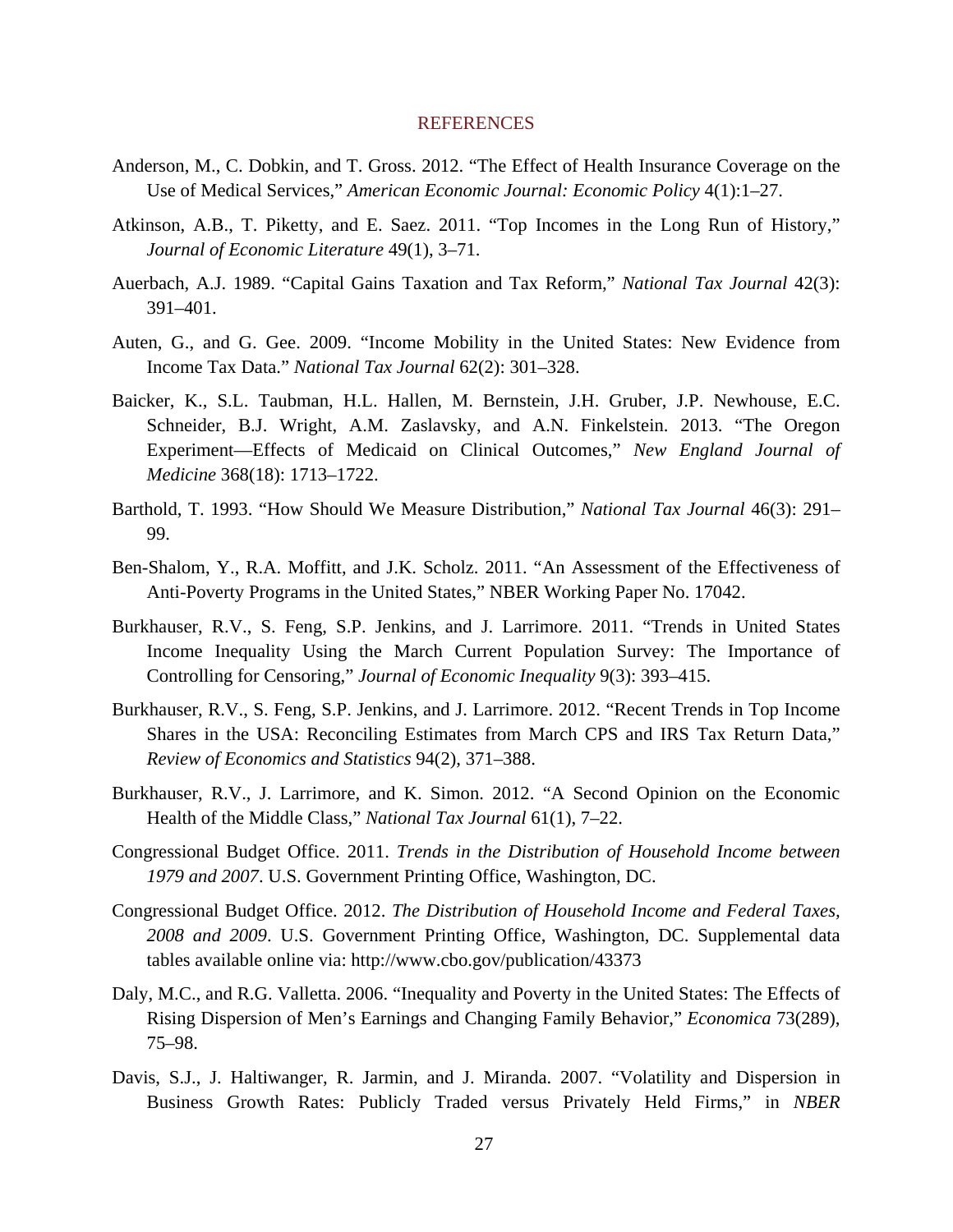*Macroeconomics Annual 2006,* Vol. 21. eds. D. Acemoglu, K. Rogoff, and M. Woodford, 1782-1872. Cambridge, MA: MIT Press.

- DeNavas-Walt, C., B.D. Proctor, and J.C. Smith. 2012. *Income, Poverty, and Health Insurance Coverage in the United States: 2011*. US Census Bureau Population Reports, P60-243, U.S. Government Printing Office, Washington, DC.
- Gottschalk, P., and S. Danziger. 2005. "Inequality of Wage Rates, Earnings and Family Income in the United States, 1975–2002," *Review of Income and Wealth* 51(2), 231–254.
- Gottschalk, P., and T.M. Smeeding. 1997. ''Cross-National Comparisons of Earnings and Income Inequality," *Journal of Economic Literature* 35, 633–687.
- Feenberg, D., and E. Coutts. 1993. "An Introduction to the TAXSIM Model," *Journal of Policy Analysis and Management* 12(1), 189–94, http://www.nber.org/~taxsim/
- Joint Committee on Taxation. 2011. *Summary of Economic Models and Estimating Practices of the Staff of the Joint Committee on Taxation* JCX-46-11. U.S. Government Printing Office, Washington, DC.
- Jones, A.F., and D.H. Weinberg. 2000. "The Changing Shape of the Nation's Income Distribution," *Current Population Reports,* U.S. Census Bureau.
- Karoly, L.A., and G. Burtless. 1995. "Demographic Change, Rising Earnings Inequality, and the Distribution of Personal Well Being, 1959-1989," *Demography* 32(3), 379–405.
- Larrimore, J. Forthcoming. "Accounting for United States Household Income Inequality Trends: The Changing Importance of Household Structure and Male and Female Labor Earnings Inequality," *Review of Income and Wealth*.
- Larrimore, J., R.V. Burkhauser, S. Feng, and L. Zayatz. 2008. "Consistent Cell Means for Topcoded Incomes in the Public Use March CPS (1975-2007)," *Journal of Economic and Social Measurement* 33(2-3), 89–128.
- Moskowitz, T.J. and A. Vissing-Jorgensen. 2002. "The Returns to Entrepreneurial Investment: A Private Equity Premium Puzzle?" *American Economic Review* 92(4), 745–778.
- O'Hara, A. 2004. "New Methods for Simulating CPS Taxes." U.S. Census Bureau Technical Working Paper.
- Piketty, T., and E. Saez. 2003. "Income Inequality in the United States, 1913–1998," *Quarterly Journal of Economics* 118(1), 1–39.
- Roine, J., and D. Waldenstrom. 2011. "On the Role of Capital Gains in Swedish Income Inequality." *Review of Income and Wealth* 58(3): 569–587.
- Ryscavage, P. 1995. "A Surge in Growing Income Inequality?" *Monthly Labor Review* 118(8), 51–61.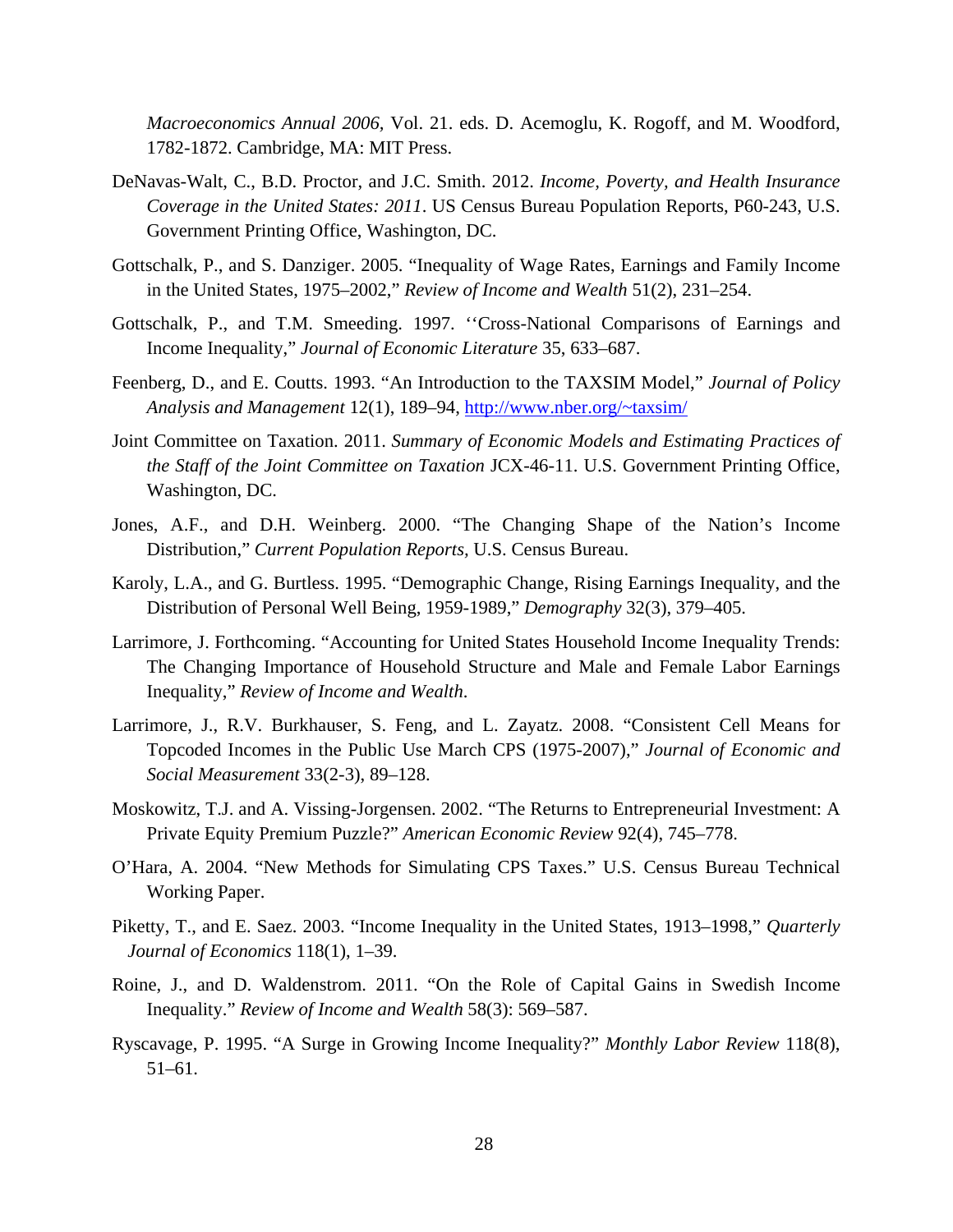- Smeeding, T., L. Rainwater, and G. Burtless. 2001. "United States Poverty in a Cross-National Context," *FOCUS Institute for Research on Poverty* 21(3), 50–54.
- Smeeding, T.M., and J.P. Thompson. 2010. "Recent Trends in the Distribution of Income: Labor, Wealth, and More Complete Measures of Well Being," *Political Economy Research Institute Working Paper Series, No. 25*.
- Weinberg, D.H. 2006. "Income Data Quality Issues in the CPS," *Monthly Labor Review* 129(6): 38–45.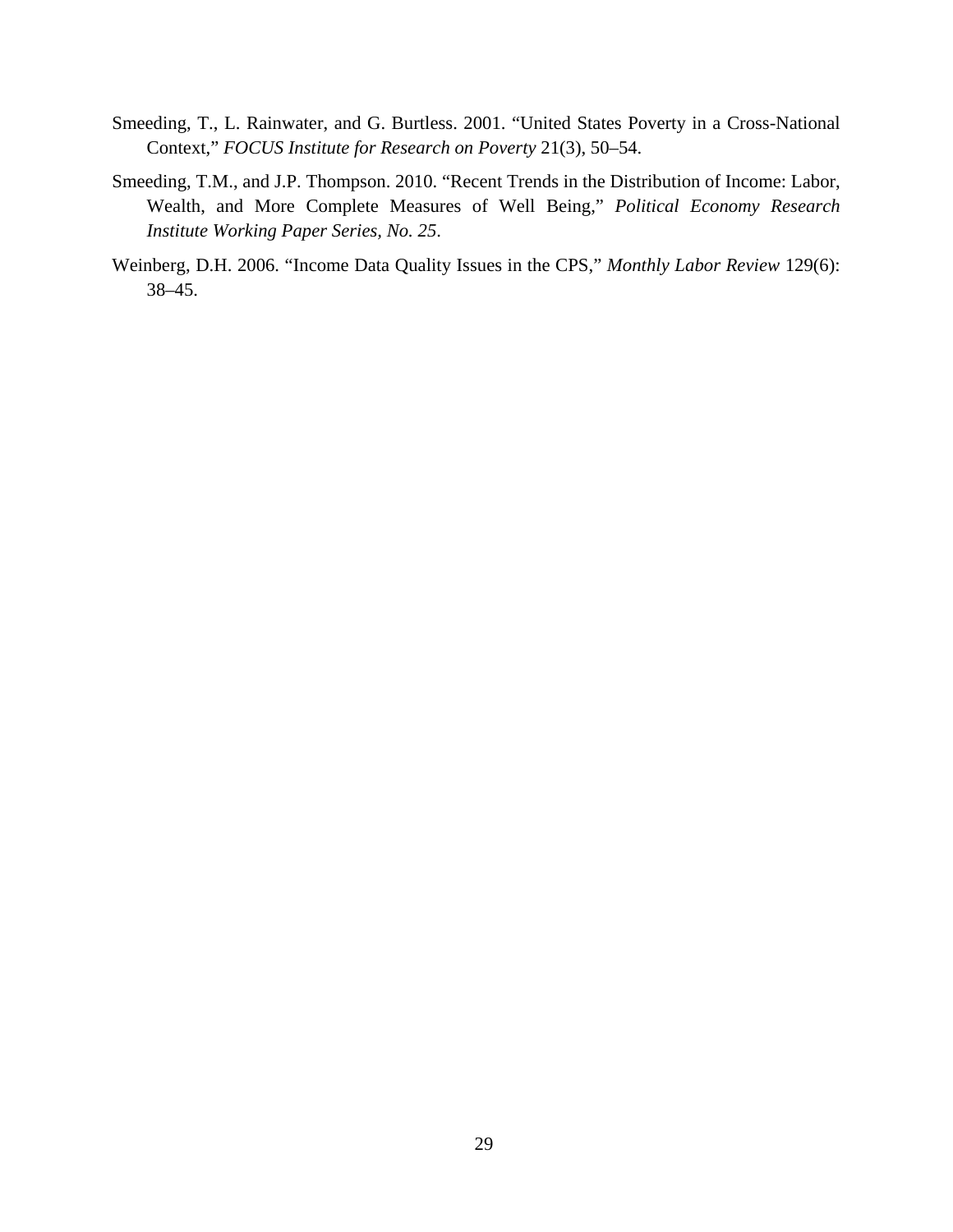| TABLE 1-MEAN INCOME GROWTH BY OUINTILE, 1979-2007 |                                              |                                                                      |                                                                                         |                                                        |  |  |
|---------------------------------------------------|----------------------------------------------|----------------------------------------------------------------------|-----------------------------------------------------------------------------------------|--------------------------------------------------------|--|--|
|                                                   | (4)<br>(3)<br>(1)<br>(2)                     |                                                                      |                                                                                         |                                                        |  |  |
|                                                   | Tax-unit<br>unadjusted cash<br>market income | Household size-<br>adjusted pre-tax,<br>post-transfer cash<br>income | Household size-<br>adjusted post-tax,<br>post-transfer<br>income plus in-kind<br>income | Column $(3)$ plus<br>realized taxable<br>capital gains |  |  |
| <b>Bottom Quintile</b>                            | $-33.0$                                      | 9.9                                                                  | 31.8                                                                                    | 31.1                                                   |  |  |
| 2 <sup>nd</sup> Ouintile                          | 0.7                                          | 15.6                                                                 | 31.3                                                                                    | 32.0                                                   |  |  |
| Middle Ouintile                                   | 2.2                                          | 22.8                                                                 | 34.4                                                                                    | 36.7                                                   |  |  |
| 4 <sup>th</sup> Quintile                          | 12.3                                         | 29.2                                                                 | 38.8                                                                                    | 42.7                                                   |  |  |
| Top Quintile                                      | 32.7                                         | 42.0                                                                 | 54.0                                                                                    | 83.1                                                   |  |  |
| Top 5%                                            | 37.9                                         | 48.7                                                                 | 68.9                                                                                    | 136.7                                                  |  |  |

*Source:* Author calculations based on March CPS data merged with SOI tax return data and NBER TaxSim results.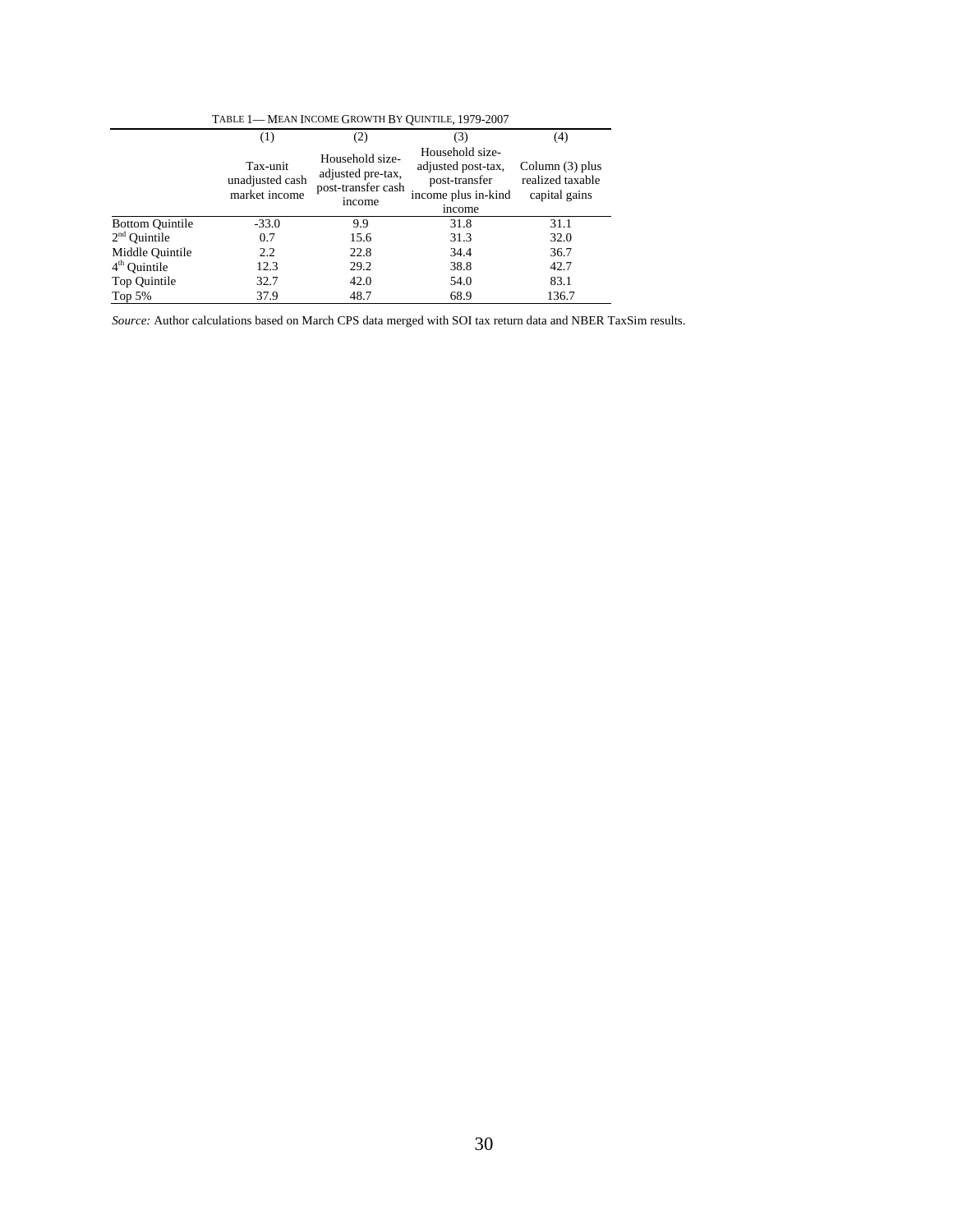|                            |                                              | FROM 1979-2007                                                       |                                                                                         |                                                      |
|----------------------------|----------------------------------------------|----------------------------------------------------------------------|-----------------------------------------------------------------------------------------|------------------------------------------------------|
|                            | (1)                                          | (2)                                                                  | (3)                                                                                     | (4)                                                  |
|                            | Tax-unit<br>unadjusted cash<br>market income | Household size-<br>adjusted pre-tax,<br>post-transfer cash<br>income | Household size-<br>adjusted post-tax,<br>post-transfer<br>income plus in-kind<br>income | Column (3) plus<br>realized taxable<br>capital gains |
| Panel A: 1979-1989         |                                              |                                                                      |                                                                                         |                                                      |
| <b>Bottom Quintile</b>     | $-0.2$                                       | 0.0                                                                  | 4.3                                                                                     | 2.4                                                  |
| $2nd$ Quintile             | $-0.2$                                       | 4.3                                                                  | 7.0                                                                                     | 6.4                                                  |
| Middle Quintile            | 0.0                                          | 9.1                                                                  | 11.8                                                                                    | 11.7                                                 |
| $4th$ Quintile             | 4.0                                          | 12.9                                                                 | 15.7                                                                                    | 15.6                                                 |
| Top Quintile               | 17.6                                         | 23.4                                                                 | 29.4                                                                                    | 33.1                                                 |
| Top 5%                     | 25.6                                         | 32.0                                                                 | 44.6                                                                                    | 55.6                                                 |
| Panel B: 1989-2000         |                                              |                                                                      |                                                                                         |                                                      |
| <b>Bottom Quintile</b>     | 17.8                                         | 17.2                                                                 | 20.6                                                                                    | 21.8                                                 |
| $2nd$ Ouintile             | 11.7                                         | 13.5                                                                 | 16.7                                                                                    | 17.9                                                 |
| Middle Quintile            | 7.5                                          | 13.1                                                                 | 14.6                                                                                    | 16.4                                                 |
| $4th$ Quintile             | 10.7                                         | 13.3                                                                 | 12.6                                                                                    | 15.5                                                 |
| Top Quintile               | 14.7                                         | 16.2                                                                 | 13.5                                                                                    | 29.2                                                 |
| Top 5%                     | 14.4                                         | 16.5                                                                 | 13.9                                                                                    | 43.4                                                 |
| Panel C: 2000-2007         |                                              |                                                                      |                                                                                         |                                                      |
| <b>Bottom Quintile</b>     | $-43.0$                                      | $-6.2$                                                               | 4.8                                                                                     | 5.1                                                  |
| $2nd$ Quintile             | $-9.8$                                       | $-2.4$                                                               | 5.2                                                                                     | 5.2                                                  |
| Middle Quintile            | $-4.9$                                       | $-0.4$                                                               | 4.9                                                                                     | 5.1                                                  |
| $4th$ Quintile             | $-2.5$                                       | 1.0                                                                  | 6.6                                                                                     | 6.9                                                  |
| Top Quintile               | $-1.6$                                       | $-1.0$                                                               | 4.8                                                                                     | 6.5                                                  |
| Top 5%                     | $-4.0$                                       | $-3.3$                                                               | 2.6                                                                                     | 6.1                                                  |
| Panel D: Gini Coefficients |                                              |                                                                      |                                                                                         |                                                      |
| 1979                       | 0.536                                        | 0.384                                                                | 0.301                                                                                   | 0.303                                                |
| 1989                       | 0.565                                        | 0.423                                                                | 0.346                                                                                   | 0.359                                                |
| 2000                       | 0.571                                        | 0.427                                                                | 0.338                                                                                   | 0.380                                                |
| 2007                       | 0.584                                        | 0.430                                                                | 0.338                                                                                   | 0.383                                                |

TABLE 2— GINI COEFFICIENTS AND MEAN INCOME GROWTH BY QUINTILE FOR EACH BUSINESS CYCLE

*Source:* Author calculations based on March CPS data merged with SOI tax return data and NBER TaxSim results.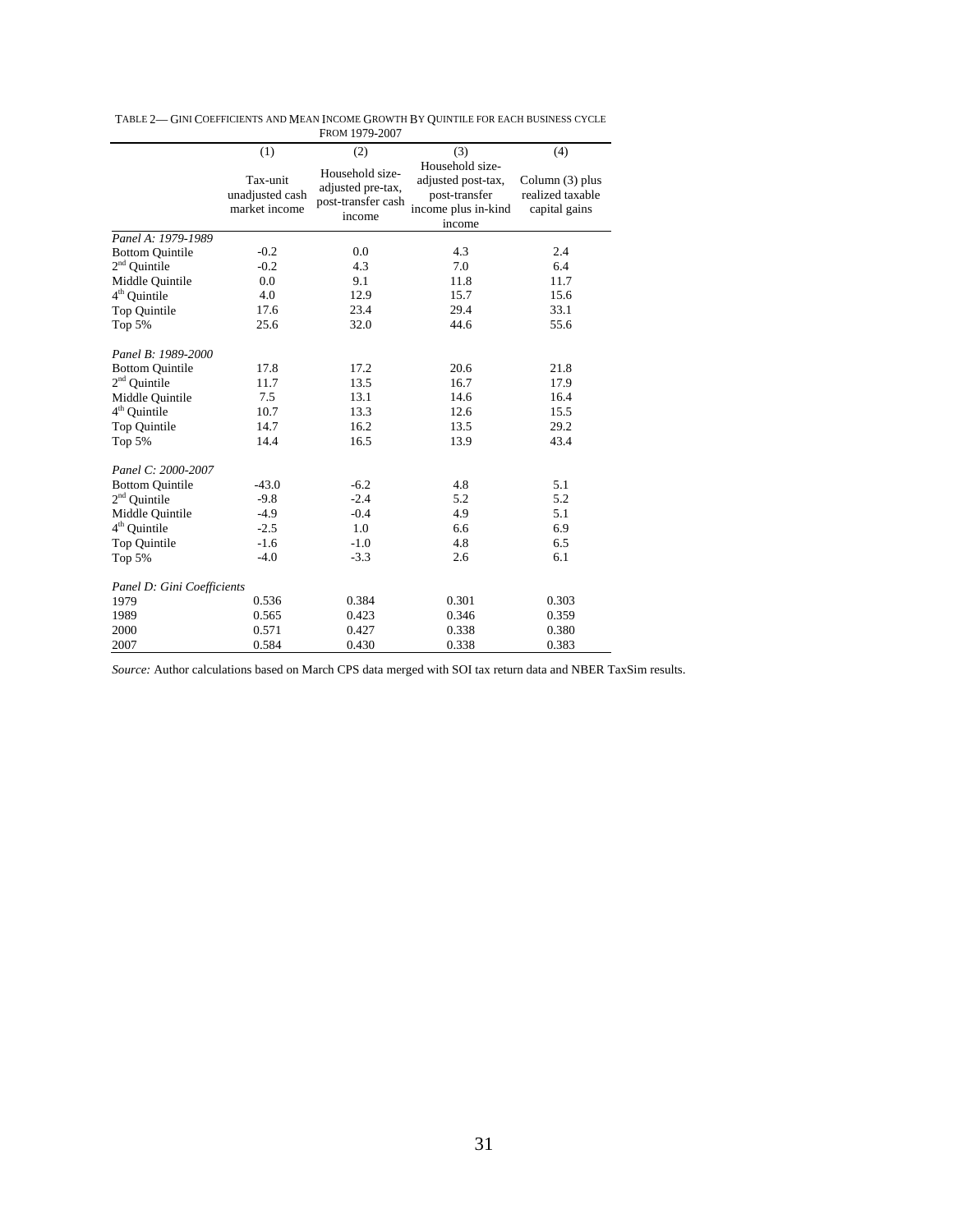| TABLE 3-MEAN INCOME GROWTH BY OUINTILE, 1989-2007 |                  |                                    |                                    |                   |                                     |                 |                                      |
|---------------------------------------------------|------------------|------------------------------------|------------------------------------|-------------------|-------------------------------------|-----------------|--------------------------------------|
|                                                   | $\left(1\right)$ | (2)                                | (3)                                | (4)               | (5)                                 | (6)             | (7)                                  |
|                                                   |                  |                                    | Household size-                    |                   |                                     |                 | Column $(3)$ plus<br>accrued capital |
|                                                   | Tax-unit         |                                    | Household size- adjusted post-tax, |                   | Column $(3)$ plus Column $(3)$ plus |                 | gains, including                     |
|                                                   | unadjusted       | adjusted pre-tax,                  | post-transfer                      | Column $(3)$ plus | accrued capital                     | accrued capital | housing and                          |
|                                                   | cash market      | post-transfer cash income plus in- |                                    | realized taxable  | gains from public gains, including  |                 | privately held                       |
|                                                   | income           | income                             | kind income                        | capital gains     | investments                         | housing         | businesses                           |
| <b>Bottom Quintile</b>                            | $-32.9$          | 9.9                                | 26.4                               | 28.0              | 29.4                                | 12.9            | 15.2                                 |
| $2nd$ Ouintile                                    | 0.8              | 10.8                               | 22.7                               | 24.0              | 22.9                                | 8.5             | 3.1                                  |
| Middle Quintile                                   | 2.3              | 12.6                               | 20.2                               | 22.3              | 18.1                                | 6.1             | $-0.5$                               |
| $4th$ Ouintile                                    | 8.0              | 14.4                               | 20.0                               | 23.5              | 17.0                                | 5.5             | $-0.6$                               |
| Top Quintile                                      | 12.9             | 15.1                               | 19.0                               | 37.5              | 10.9                                | $-0.7$          | $-14.5$                              |
| Top $5%$                                          | 9.9              | 12.7                               | 16.8                               | 52.2              | 6.7                                 | $-4.5$          | $-25.3$                              |

*Source:* Author calculations based on March CPS data merged with SOI tax return data, Survey of Consumer Finance Data, and NBER TaxSim results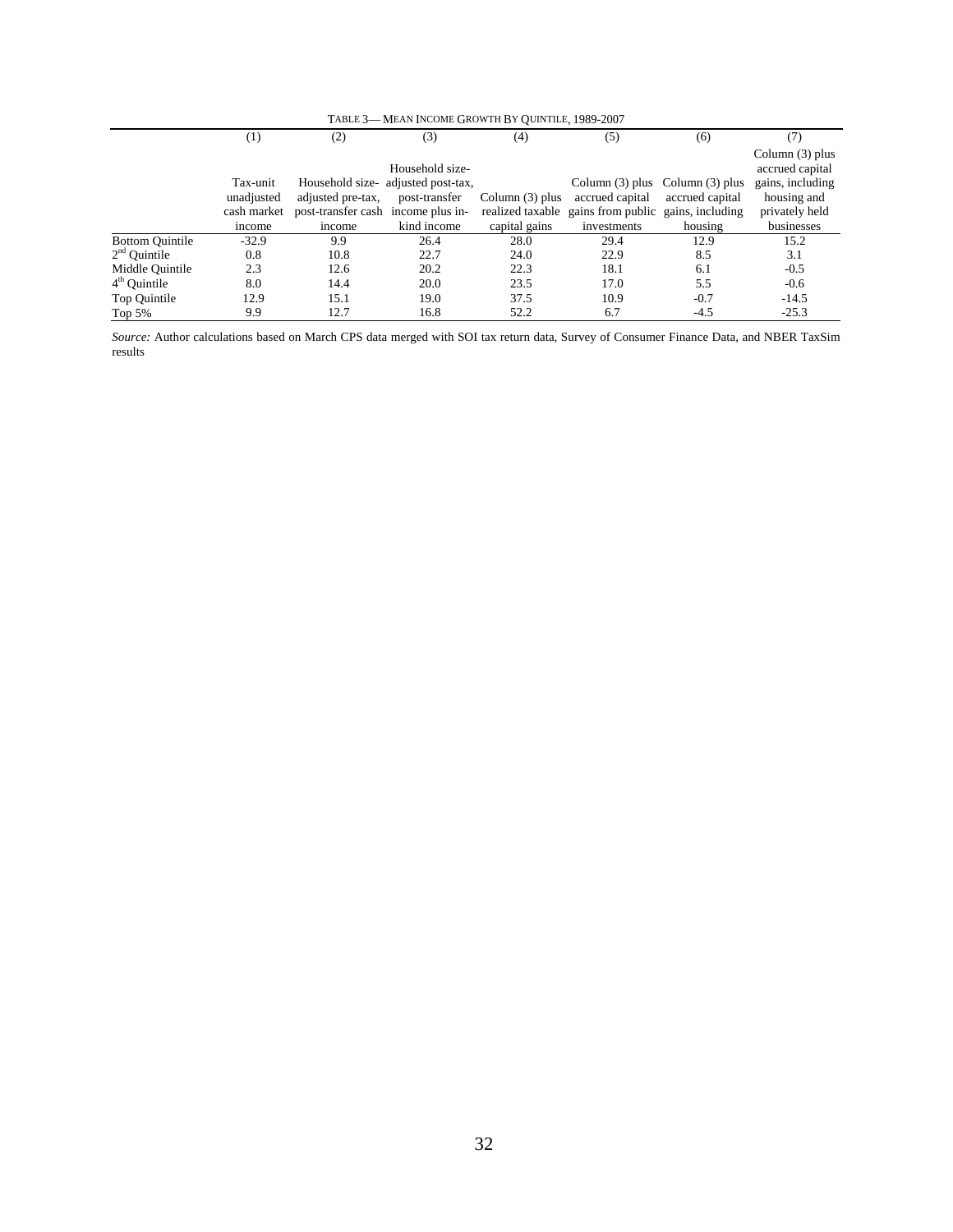| COMPREHENSIVE INCOME, EACLODING ALL CAPITAL GAINS IN 1989 AND 2007 |                                 |                                                  |                                   |                                                               |  |
|--------------------------------------------------------------------|---------------------------------|--------------------------------------------------|-----------------------------------|---------------------------------------------------------------|--|
|                                                                    | Taxable<br>Investment<br>Assets | <b>Tax Sheltered</b><br><b>Investment Assets</b> | <b>Total Investment</b><br>Assets | % of Investment<br>Assets in Tax<br><b>Sheltered Accounts</b> |  |
| Panel A: 1989                                                      |                                 |                                                  |                                   |                                                               |  |
| <b>Bottom Quintile</b>                                             | 3.013                           | 664                                              | 3,677                             | 18.0                                                          |  |
| $2nd$ Ouintile                                                     | 8.302                           | 1.297                                            | 9.599                             | 13.5                                                          |  |
| Middle Quintile                                                    | 11,587                          | 3,208                                            | 14.795                            | 21.7                                                          |  |
| $4th$ Ouintile                                                     | 17,892                          | 5,634                                            | 23,527                            | 23.9                                                          |  |
| Top Ouintile                                                       | 87.544                          | 21.158                                           | 108.702                           | 19.5                                                          |  |
| Panel B: 2007                                                      |                                 |                                                  |                                   |                                                               |  |
| <b>Bottom Quintile</b>                                             | 19,534                          | 9,252                                            | 28,786                            | 32.1                                                          |  |
| $2nd$ Quintile                                                     | 25,632                          | 13,738                                           | 39,370                            | 34.9                                                          |  |
| Middle Quintile                                                    | 31,176                          | 19,559                                           | 50.734                            | 38.6                                                          |  |
| $4th$ Quintile                                                     | 41,303                          | 30,683                                           | 71,985                            | 42.6                                                          |  |
| Top Quintile                                                       | 284.595                         | 96,828                                           | 381.423                           | 25.4                                                          |  |

TABLE 4— INFLATION-ADJUSTED INVESTMENT ASSETS BY QUINTILE OF HOUSEHOLD SIZE-ADJUSTED COMPREHENSIVE INCOME, EXCLUDING ALL CAPITAL GAINS IN 1989 AND 2007

Source: Author calculations based on Survey of Consumer Finance Data. Indexed to 2012 price levels using the CPI-U-RS.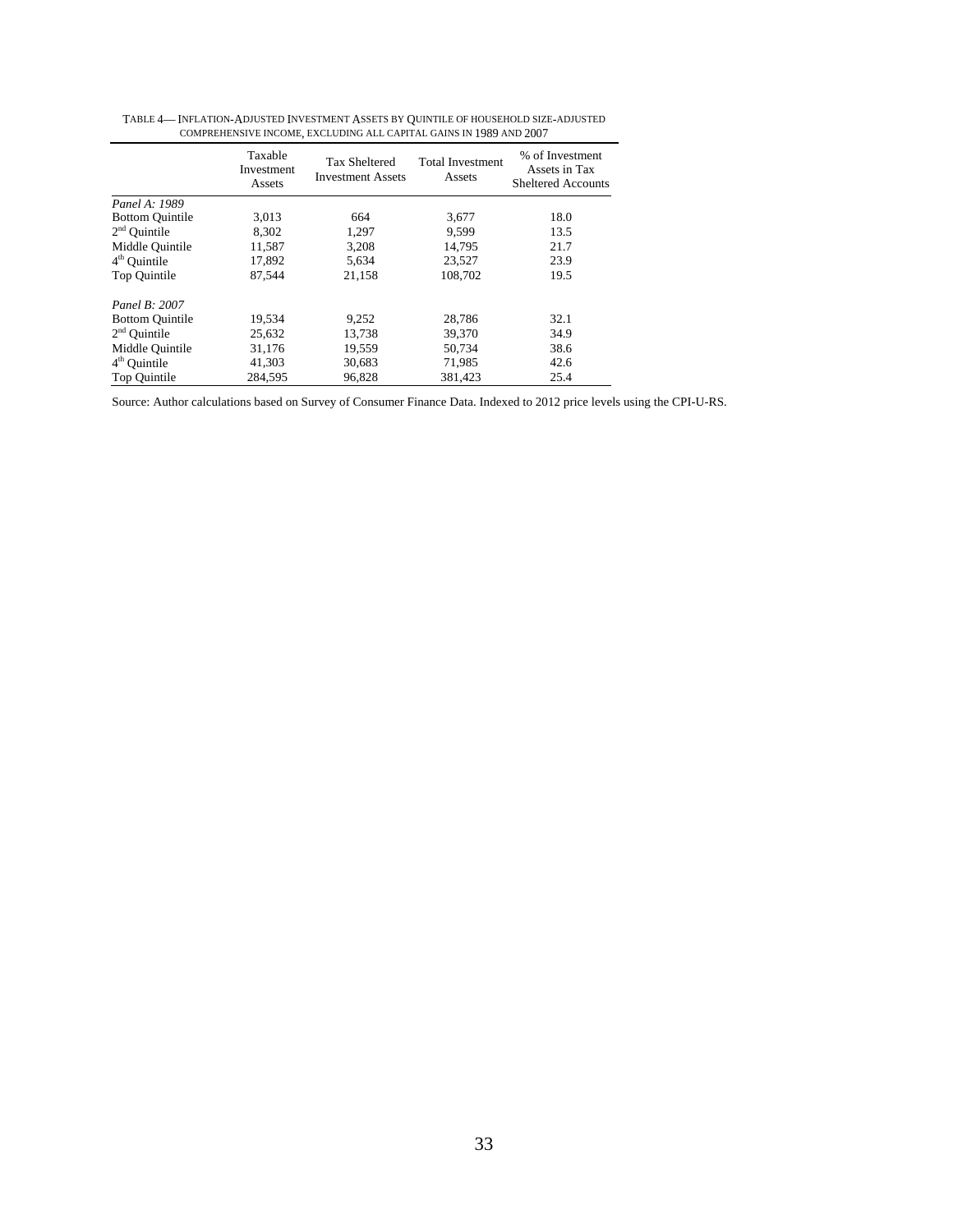|                        | ADJUSTED COMPREHENSIVE INCOME, EACLUDING ALL CAPITAL GAINS IN 1989 AND 2007 |                                          |                            |                                          |  |  |
|------------------------|-----------------------------------------------------------------------------|------------------------------------------|----------------------------|------------------------------------------|--|--|
|                        | 1989 percent<br>homeowners                                                  | 1989 mean home<br>value of<br>homeowners | 2007 percent<br>homeowners | 2007 mean home<br>value of<br>homeowners |  |  |
| <b>Bottom Quintile</b> | 39.8                                                                        | 103.524                                  | 44.2                       | 175,702                                  |  |  |
| $2nd$ Quintile         | 60.1                                                                        | 114.872                                  | 62.4                       | 175,578                                  |  |  |
| Middle Quintile        | 71.5                                                                        | 119,157                                  | 74.2                       | 184,892                                  |  |  |
| $4th$ Quintile         | 78.5                                                                        | 142,193                                  | 82.2                       | 225,564                                  |  |  |
| Top Quintile           | 84.9                                                                        | 262,267                                  | 89.0                       | 430,468                                  |  |  |

TABLE 5— HOMEOWNERSHIP AND INFLATION-ADJUSTED HOME VALUES BY QUINTILE OF HOUSEHOLD SIZE-ADJUSTED COMPREHENSIVE INCOME, EXCLUDING ALL CAPITAL GAINS IN 1989 AND 2007

Source*:* Author calculations based on Survey of Consumer Finance Data. Indexed to 2012 price levels using the CPI-U-RS.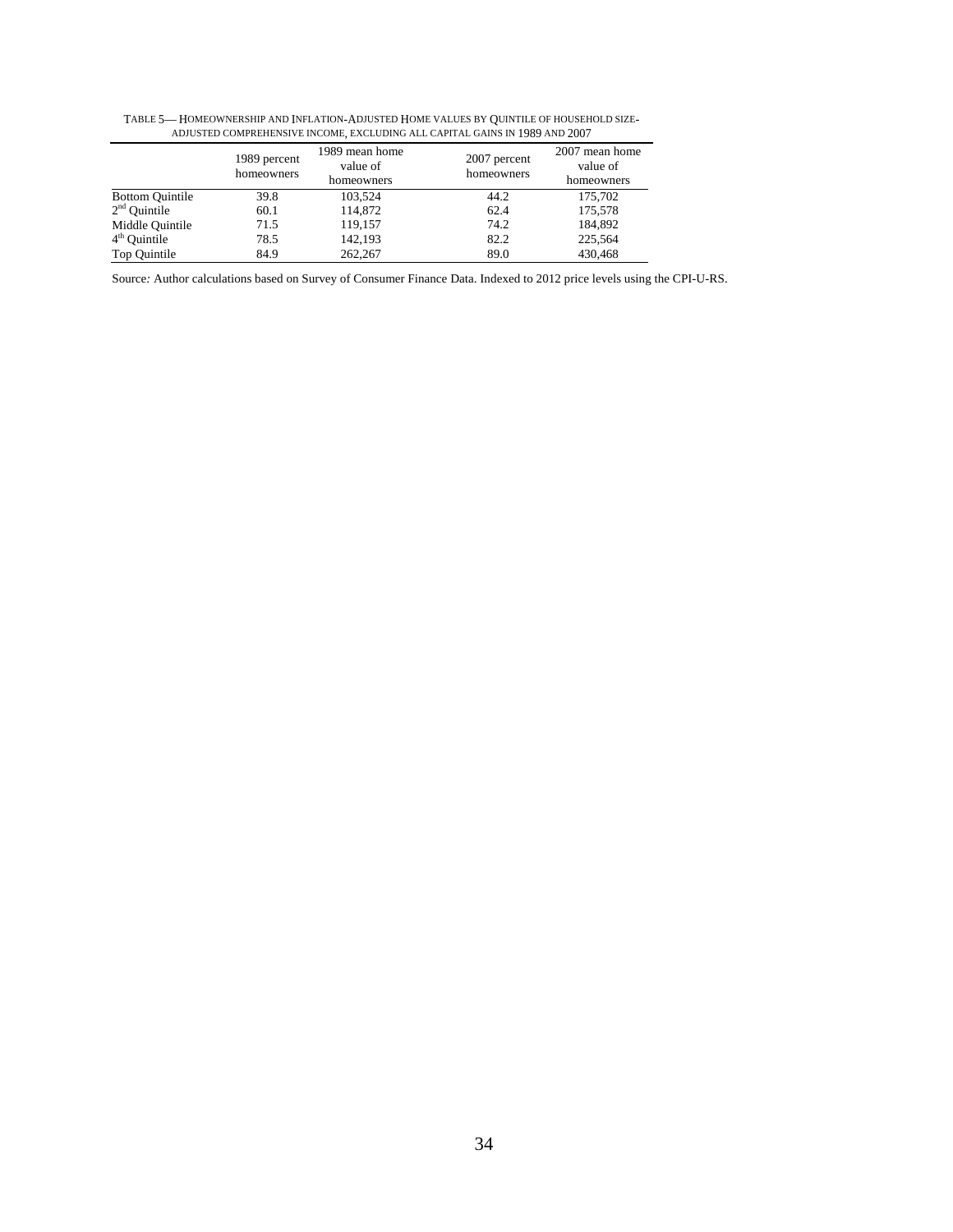|                        | 1989 percent     | 1989 mean         | 2007 percent     | $2007$ mean       |
|------------------------|------------------|-------------------|------------------|-------------------|
|                        | private business | business value of | private business | business value of |
|                        | owners           | business owners   | owners           | business owners   |
| <b>Bottom Quintile</b> | 2.1              | 23.937            | 4.9              | 46.487            |
| $2nd$ Ouintile         | 6.0              | 19.562            | 5.3              | 34,581            |
| Middle Quintile        | 8.4              | 25,472            | 8.9              | 45.362            |
| $4th$ Ouintile         | 12.7             | 36,918            | 13.1             | 96,707            |
| Top Quintile           | 19.2             | 220,700           | 21.4             | 500,229           |

TABLE 6— PRIVATE BUSINESS OWNERSHIP AND INFLATION-ADJUSTED BUSINESS VALUES BY QUINTILE OF HOUSEHOLD SIZE-ADJUSTED COMPREHENSIVE INCOME, EXCLUDING ALL CAPITAL GAINS IN 1989 AND 2007

Source*:* Author calculations based on Survey of Consumer Finance Data. Indexed to 2012 price levels using the CPI-U-RS.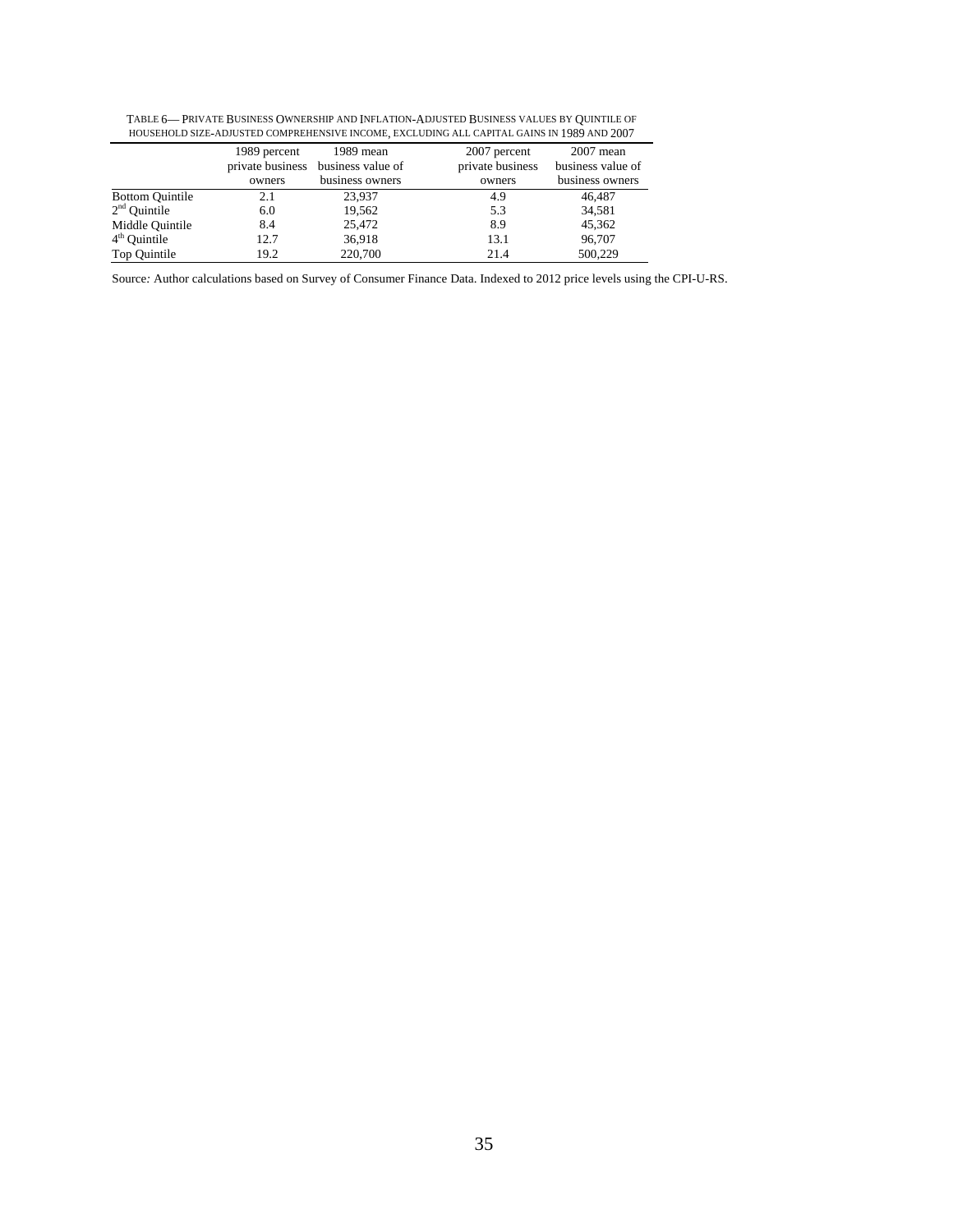

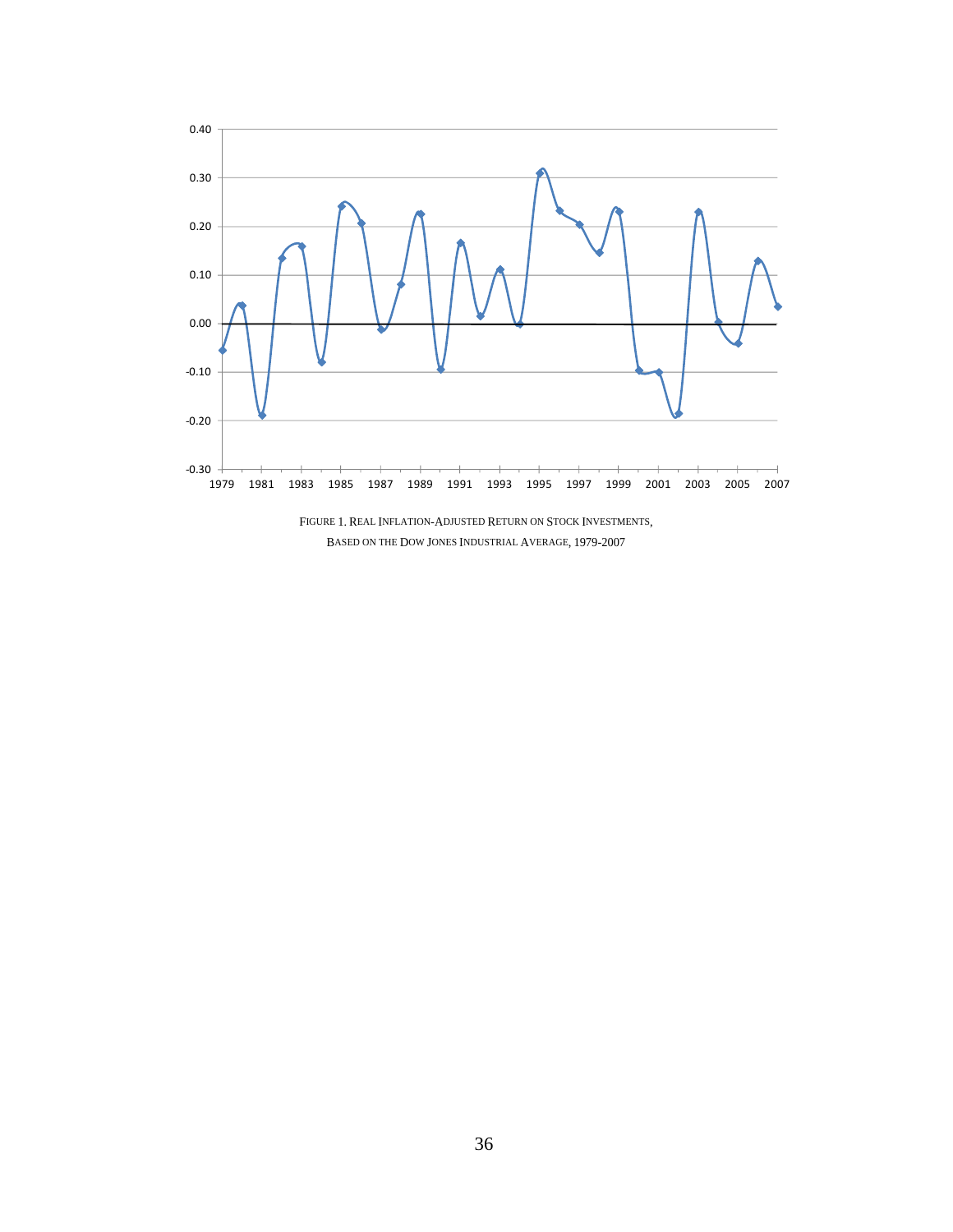

FIGURE 2. TOP 5 PERCENT INCOME SHARE USING VARIOUS COMPREHENSIVE INCOME DEFINITIONS, 1989-2007

*Source:* Author calculations based on March CPS data merged with SOI tax return data, Survey of Consumer Finance Data, and NBER TaxSim results.

*Notes*: (1) Survey of Consumer Finance Data is only available on a triennial basis, so results are displayed only for the years where that data is available. (2) Due to revisions to Census data collection procedures between 1992 and 1993, a direct comparison across these years is not possible. Following the procedure of Burkhauser et al. (2012), we assume no change in the Census-based income distribution across these two years. This adjustment is made for all four series.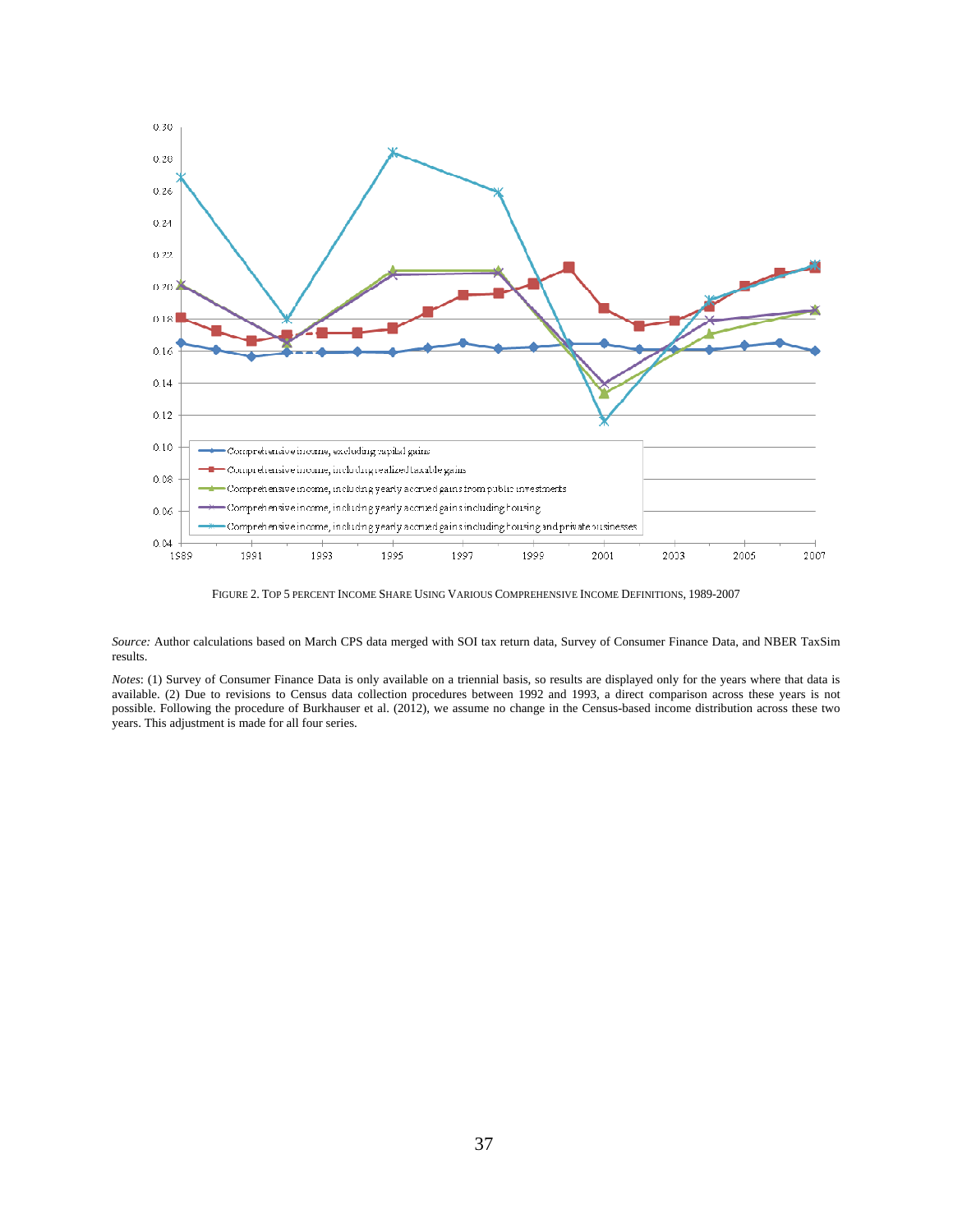

FIGURE 3. TOP QUINTILE INCOME SHARE USING VARIOUS COMPREHENSIVE INCOME DEFINITIONS, 1989-2007

*Source and Notes: See Figure 2*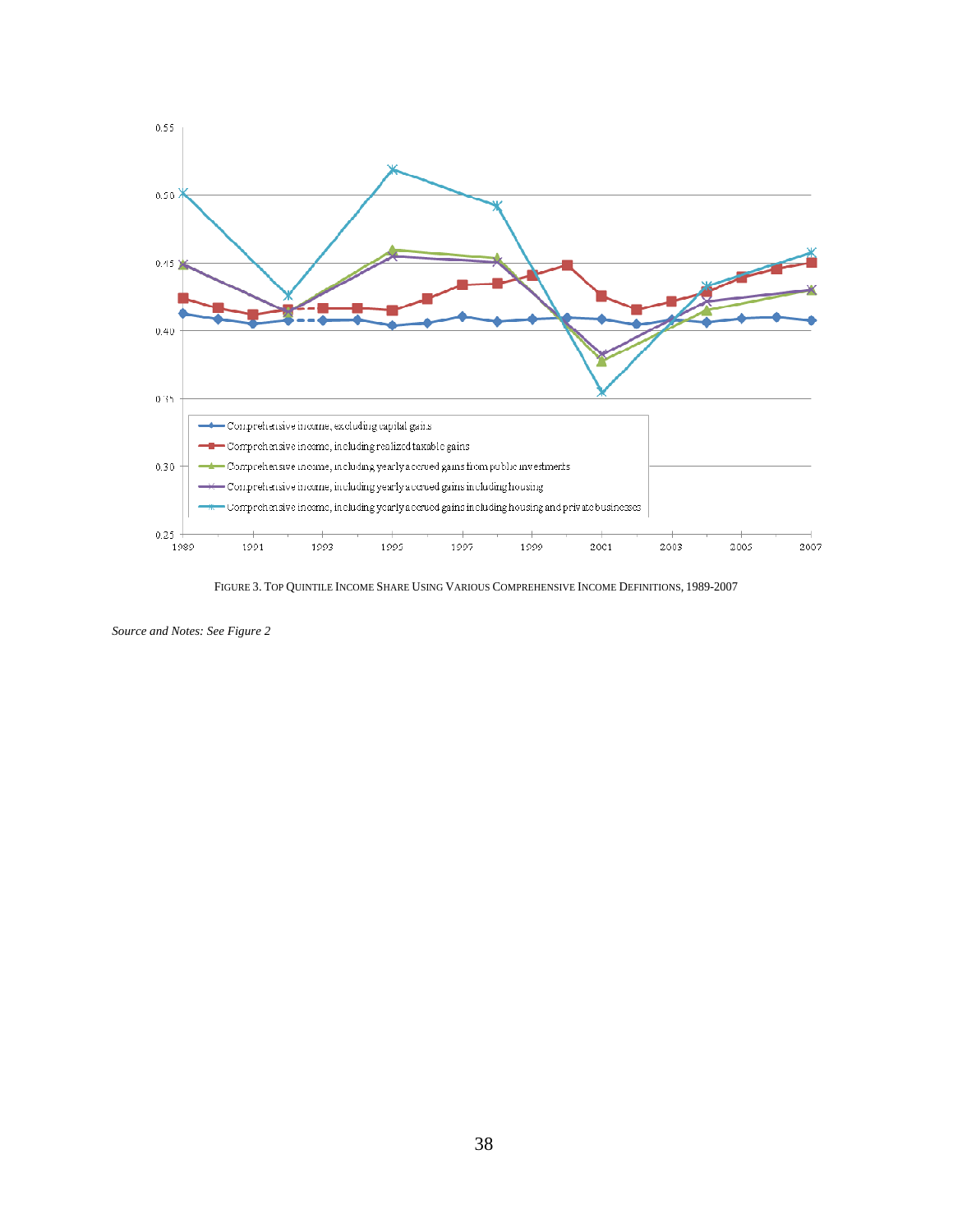|                        |                                                                                         | Original Results<br>Estimate accrued capital gains using the<br>annual Dow Jones Industrial Average<br>appreciation rate |                                                                                                         | Alternate Method<br>Estimate accrued capital gains using the<br>annual S&P 500 Index appreciation rate |                                                                                                         |
|------------------------|-----------------------------------------------------------------------------------------|--------------------------------------------------------------------------------------------------------------------------|---------------------------------------------------------------------------------------------------------|--------------------------------------------------------------------------------------------------------|---------------------------------------------------------------------------------------------------------|
|                        | (1)                                                                                     | (2)                                                                                                                      | (3)                                                                                                     | (4)                                                                                                    | (5)                                                                                                     |
|                        | Household size-<br>adjusted post-tax,<br>post-transfer<br>income plus in-kind<br>income | Column $(1)$ plus<br>accrued capital<br>gains from public<br>investments                                                 | Column $(1)$ plus<br>accrued capital<br>gains, including<br>housing and<br>privately held<br>businesses | Column $(1)$ plus<br>accrued capital<br>gains from public<br>investments                               | Column $(1)$ plus<br>accrued capital<br>gains, including<br>housing and<br>privately held<br>businesses |
| <b>Bottom Quintile</b> | 26.4                                                                                    | 29.4                                                                                                                     | 15.2                                                                                                    | 27.3                                                                                                   | 11.3                                                                                                    |
| $2nd$ Ouintile         | 22.7                                                                                    | 22.9                                                                                                                     | 3.1                                                                                                     | 21.0                                                                                                   | $-0.4$                                                                                                  |
| Middle Ouintile        | 20.2                                                                                    | 18.1                                                                                                                     | $-0.5$                                                                                                  | 15.9                                                                                                   | $-4.5$                                                                                                  |
| $4th$ Ouintile         | 20.0                                                                                    | 17.0                                                                                                                     | $-0.6$                                                                                                  | 14.5                                                                                                   | $-5.2$                                                                                                  |
| Top Quintile           | 19.0                                                                                    | 10.9                                                                                                                     | $-14.5$                                                                                                 | 4.9                                                                                                    | $-24.0$                                                                                                 |
| Top $5%$               | 16.8                                                                                    | 6.7                                                                                                                      | $-25.3$                                                                                                 | $-2.0$                                                                                                 | $-36.5$                                                                                                 |

#### APPENDIX TABLE 1— ROBUSTNESS OF RESULTS FOR MEAN INCOME GROWTH BY QUINTILE BASED ON CHOICE OF ASSET APPRECIATION MEASURE FOR EQUITY ASSETS, 1989-2007

*Source:* Author calculations based on March CPS data merged with SOI tax return data, Survey of Consumer Finance Data, and NBER TaxSim results